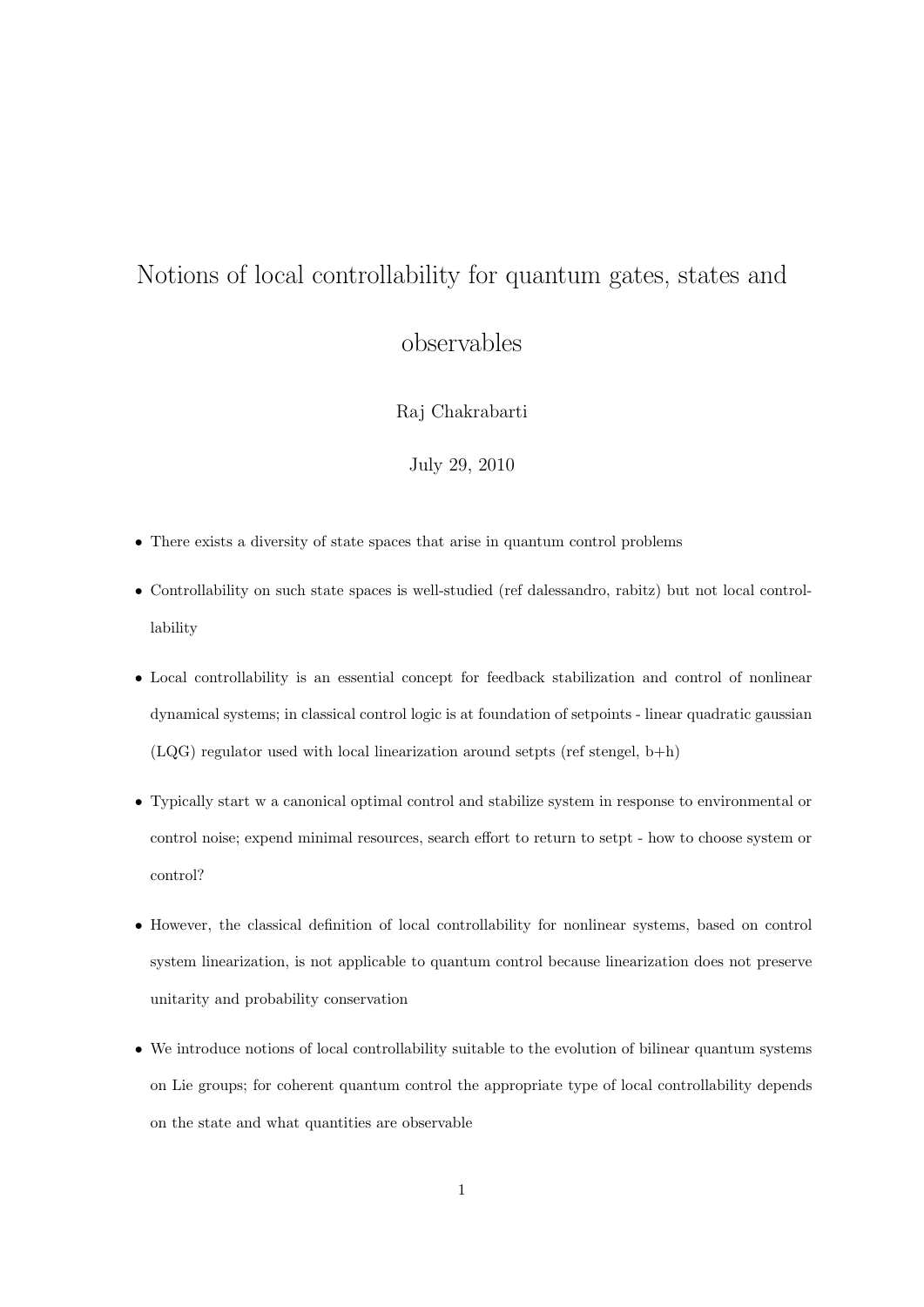- *•* Two parts: a) for different state spaces and control systems assess rel difficulty of having local controllability; b) for control and stabilization of different types of observables, assess rel difficulty of having local controllability of observable expectation values
- *•* Provide numerical tests

## **1 Gram, Gramian matrices and local controllability of dynamical systems**

A Gram matrix for a sequence of vectors  $(v_1, \dots, v_n)$  is a symmetric positive-definite (spd) matrix of the form

$$
G_{ij} = \langle v_i, v_j \rangle, \ i = 1, \cdots, n,
$$

that can be used as a test for linear independence of the vectors. Its elements may be written as the inner product of the matrix elements of the outer product of the concatenated vector  $w_1 = (v_1, \dots, v_n)$ in a (real) vector space. From this definition it follows the Gram matrix must be spd. A Gramian matrix is a form of Gram matrix where the vectors  $v_i \in L^2$ , i.e. functions of time where the inner product  $\langle v_i, v_j \rangle = \int_{t_1}^{t_2} v_i(t) v_j(t) \, dt.$ 

#### **1.1 Local controllability Gramian for nonlinear multivariable control**

In nonlinear multivariable control, the *local controllability Gramian* arises explicitly in the formal solution for optimal controls of nonlinear time-variant systems (for Lagrange control problems with specified target final state).

Consider a nonlinear control system  $\frac{d}{dt}x(t) = F(x, u, t)$ . Denoting the reference trajectory by  $x_r(t)$ and the perturbed trajectory by  $x(t)$  (from the general solution to a time-variant linear first order ode):

$$
x(T) = x_r(T) + U(T)\delta x(0) + \int_0^T U(T,t)B(t)\delta u(t) dt
$$
\n(1)

where  $B(t')$  denotes the  $N \times m$  Jacobian matrix (note this assumes a *m*-dimensional control vector)  $\frac{\partial F}{\partial u(t)}$  and  $U(T) = \text{T} \exp[\int_0^T \frac{\partial F}{\partial x(t)} dt]$  is  $N \times N$  (Jacobians evaluated at  $x = x_r(t), u = u_r(t)$ ). Local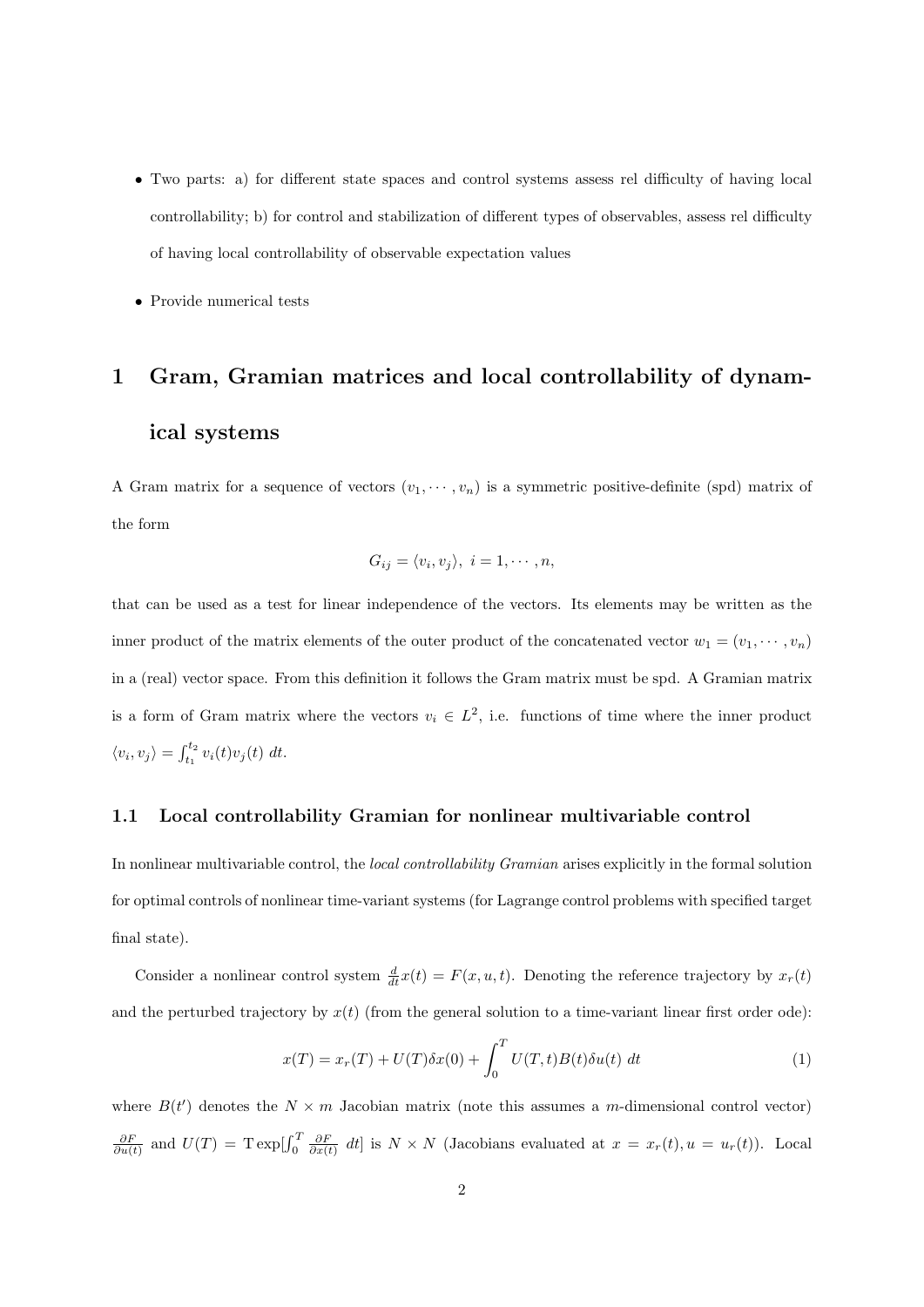controllability assesses whether there exists a control perturbation  $\delta u(t)$  that can achieve any arbitrary small perturbation at time *T* from the nominal (reference) trajectory  $x_r(T)$ . Assume a quadratic Lagrange cost  $J(\delta u(t)) = \int_0^T L(\delta u(t)) dt = -\frac{1}{2} \int_0^T \delta u(t) dt$  on the control perturbation, and formulate the control problem of finding a  $\delta u(t)$  s.t.  $\delta x(T) = dx(T)$ ; then from the Pontryagin Maximum Principle (PMP, which requires  $\frac{\partial \mathbf{H}}{\partial \delta u(t)} = \langle \phi(t), B(t) \rangle = 0$  for optimality, where **H** denotes the PMP-Hamiltonian) we have  $\delta u(t) = -\langle \phi(t), B(t) \rangle$  with  $\phi(t) = \mathbb{T} \exp[\int_t^T A^T(t') dt'] \phi(T)$ . Introduce the  $N \times N$  controllability Gramian matrix *G*(*u, T*):

$$
G(u,T) = \int_0^T U(T,t)B(t)B^T(t)U^T(T,t) dt,
$$
\n(2)

where  $U^T(T,t) = \mathbb{T} \exp[\int_t^T A^T(t') dt']$ . Then from equation (1) and the expression for  $\delta u(t), \phi(T) =$  $G^{-1}(u,T)[dx(T) - U(T)\delta x(0)]$  and the control perturbation  $\delta u(t)$  necessary to induce a terminal state increment  $dx(T)$  is (assuming  $\delta x(0) = 0$ )

$$
\delta u(t) = B^T(t)U^T(T, t)G^{-1}(u, T)dx(T).
$$
\n(3)

A sufficient condition for local controllability is then that the Gramian is nonsingular (ref stengel, syrmos). (The above deriv is std in lit.)

Alternatively (ii), one may obtain the expression for  $\delta u(t)$  by solving the Fredholm integral equation (ref int eqn book)

$$
\int_0^T U(T,t)B(t)\delta u(t) dt = dx(T)
$$
\n(4)

for  $\delta u(t)$ ; this involves expanding  $\delta u(t)$  on basis  $[U(T,t)B(t)]_{ij}$ ,  $i = 1, \dots, N; j = 1, \dots, m;$  then  $\delta u_i(t) = U(T, t)B(t)c + f(t)$  (where *c* is a *m*-dim column vector of expansion coefficients and  $f(t)$  is a vector of free functions, since the integral equation is underspecified) and we have

$$
\left[\int_0^T U(T,t)B(t)B^T(t)U^T(T,t) dt\right]c + \int_0^T f(t)U(T,t)B(t) dt = dx(T)
$$

Solving for c, we find  $c = \left[\int_0^T U(T,t)B(t)B^T(t)U^T(T,t) dt\right]^{-1} [dx(T) - \int_0^T f(t')U(T,t')B(t') dt']$ . Then  $\delta u(t) = B^T(t)U^T(T,t)[\int_0^T U(T,t)B(t)B^T(t)U^T(T,t) dt]^{-1} [dx(T) - \int_0^T f(t)U(T,t)B(t) dt] + f(t).$  The primary difference between the two methods is that the free function in the integral equation approach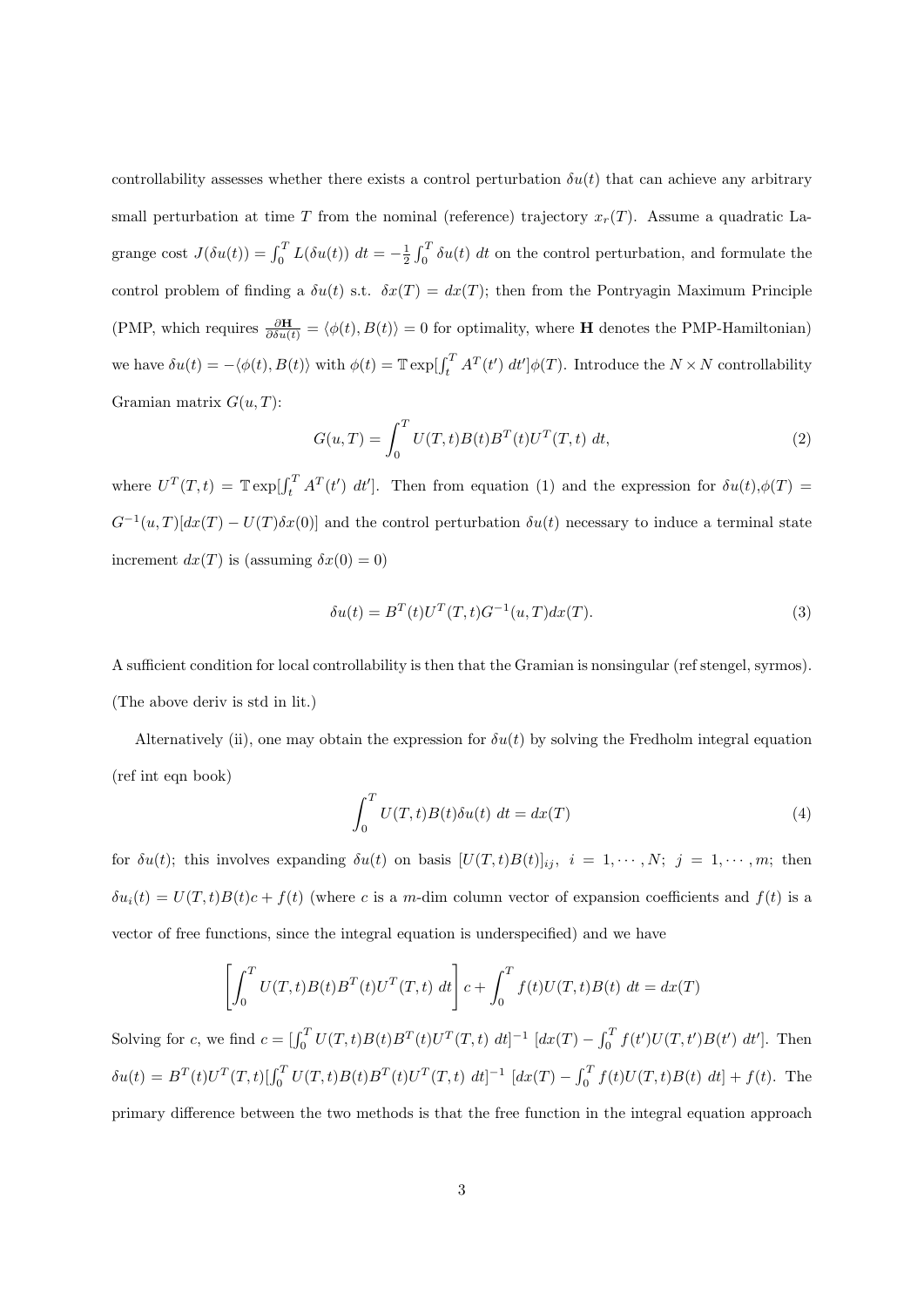has a natural interpretation as the partial derivative  $\frac{\partial}{\partial u(t)} L(u(t))$  of a Lagrange cost on the field  $u(t)$ (which is not of direct interest to local control and stabilization) rather than than its increment *δu*(*t*).

However, the usefulness of the local controllability Gramian for nonlinear systems depends strongly on the accuracy of the first-order perturbation approximation to the dynamics and hence on the nonlinear order of the control system. Our primary contribution here is to introduce a set of related Gramian matrices for bilinear systems that does not require local linearization of the control system (and hence does not violate unitarity of quantum time evolution).

### **2 Local controllability of bilinear quantum systems**

#### **2.1 Pure state local controllability**

As with locally linearized (nonlinear) control systems, the local controllability Gramian matrix for bilinear systems can be derived using either method i) local PMP or ii) integral equation methods. Assume a bilinear quantum control system with a single control  $\varepsilon(t)$ . (For multiple controls, replace all instances of  $\varepsilon(t)$  below with the column vector  $\vec{\varepsilon}(t) = (\varepsilon_1(t), \varepsilon_2(t))$ .) We start with the problem of pure state local controllability.

i) amounts to the formulation of the Pontryagin maximum principle on the tangent space to the state space. For bilinear systems, instead of locally linearizing the control system, we propagate the original Schrödinger equation with the control, and make the following ansatz for a first order approximation to the evolution of  $\delta \psi(T)$  in terms of  $\delta \varepsilon(t)$ :

$$
\frac{d\psi(t)}{dt} = -i(H_0 - \mu \cdot \varepsilon(t))\psi_r(t) + U(t)U^{\dagger}(T)\frac{\delta\psi(T)}{\delta\varepsilon(t)} \cdot \delta\varepsilon(t)
$$
  
\n
$$
= -i(H_0 - \mu \cdot \varepsilon(t))\psi_r(t) + \mu\psi_r(t)\delta\varepsilon(t)
$$
  
\n
$$
= -i(H_0 - \mu \cdot \varepsilon(t))\psi_r(t) + \mu U(t)\psi(0)\delta\varepsilon(t)
$$
\n(5)

where  $\psi(T) \equiv \mathbb{T} \exp[\int_0^T H_0 - \varepsilon(t)\mu \ dt]\psi(0);$   $U(t) \equiv \mathbb{T} \exp[\int_0^t H_0 - \varepsilon(t')\mu \ dt']U(0).$ 

This is a linear control system with control now  $\delta \varepsilon(t)$  and  $B(t) = U(t)U^{\dagger}(T) \frac{\delta \psi(T)}{\delta \varepsilon(t)}$  $\frac{\partial \psi(T)}{\partial \varepsilon(t)}$ ; now apply the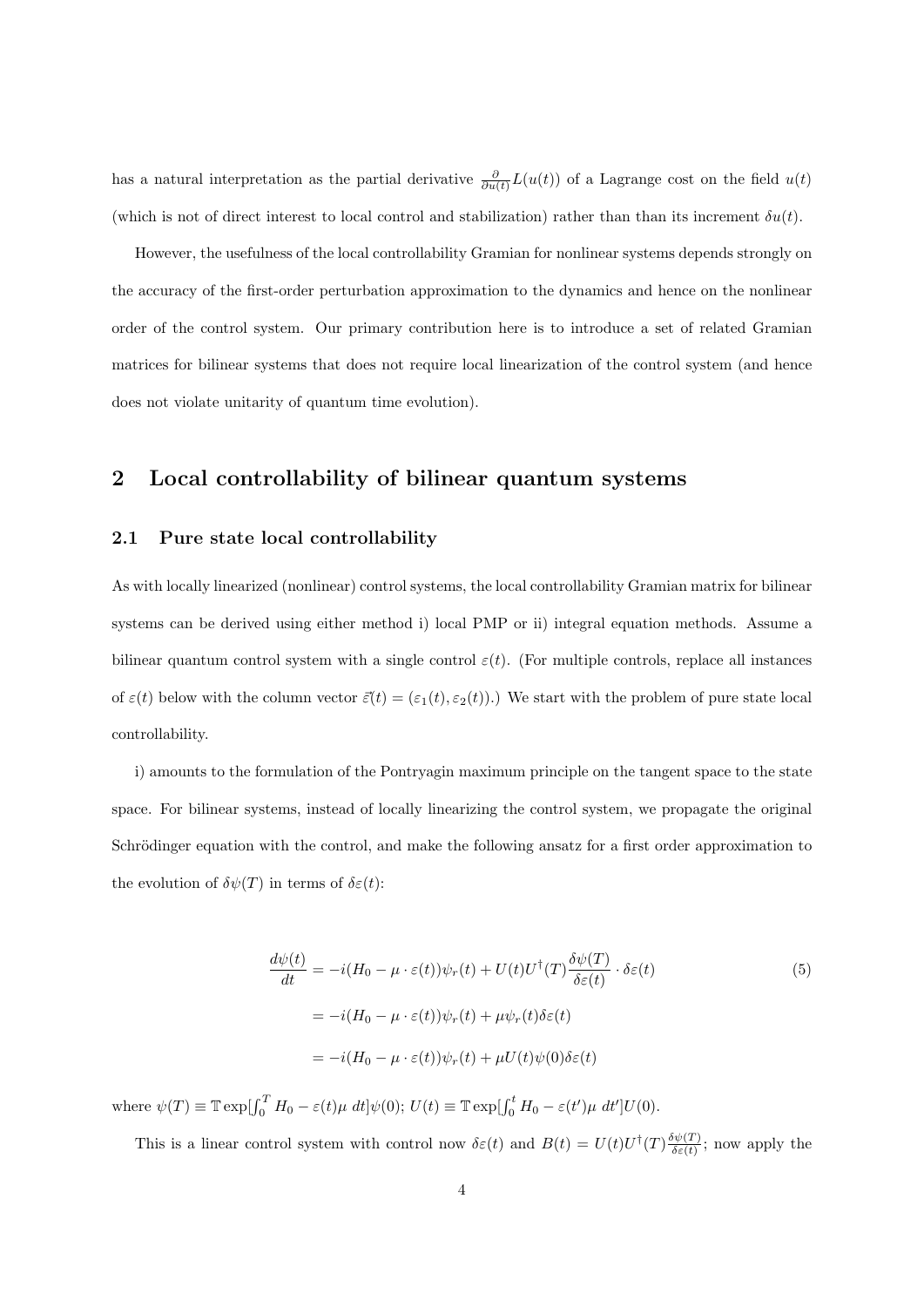formal linear solution:  $\psi_r(T) + \delta \psi(T) = U(T) \psi_r(0) + U(T) \int_0^T U^{\dagger}(t) U(t) U^{\dagger}(T) \frac{\delta \psi(T)}{\delta \varepsilon(t)}$  $\frac{\partial \psi(I)}{\partial \varepsilon(t)} dt$ , which verifies our ansatz (5).

Assume as above that the objective is to locally minimize a quadratic Lagrange cost on the control, i.e., (analogous to equation (3))  $J(\delta \varepsilon(\cdot)) = -\frac{1}{2} \int_0^T \delta \varepsilon(t) dt$ , while inducing a terminal state increment  $d\psi(T)$ . We solve max *δε*(*·*) *J* by applying the Pontryagin maximum principle (ref jurdjevic):

$$
\frac{\partial \mathbf{H}}{\partial \delta \varepsilon(t)} = -\delta \varepsilon(t) + \langle \phi(t), U(t)U^{\dagger}(T) \frac{\delta \psi(T)}{\delta \varepsilon(t)} \rangle = 0
$$

$$
\delta \varepsilon(t) = \langle \phi(t), U(t)U^{\dagger}(T) \frac{\delta \psi(T)}{\delta \varepsilon(t)} \rangle
$$

where  $\phi(t) \in T_{\psi(t)} S_{\mathcal{H}_{\mathcal{N}}}$  and  $\frac{\delta \psi(T)}{\delta \varepsilon(t)} = U(T) U^{\dagger}(t) \psi(0)$ . Since  $\phi(t) = U(t, T) \phi(T)$  (backwards propagation of the costate following the Schrödinger equation),

$$
\delta \varepsilon(t) = \langle U(t)U^{\dagger}(T)\phi(T), U(t)U^{\dagger}(T)\frac{\delta \psi(T)}{\delta \varepsilon(t)} \rangle
$$

$$
= \langle \phi(T), \frac{\delta \psi(T)}{\delta \varepsilon(t)} \rangle.
$$

Thus

$$
\psi_r(T) + d\psi(T) = U(T)\psi_r(0) + \left[\int_0^T \frac{\delta\psi(T)}{\delta\varepsilon(t)} \frac{\delta\psi^{\dagger}(T)}{\delta\varepsilon(t)} dt\right] \phi(T)
$$

$$
d\psi(T) = \left[\int_0^T \frac{\delta\psi(T)}{\delta\varepsilon(t)} \frac{\delta\psi^{\dagger}(T)}{\delta\varepsilon(t)} dt\right] \phi(T) \tag{6}
$$

so

$$
\phi(T) = \left[ \int_0^T \frac{\delta \psi(T)}{\delta \varepsilon(t)} \frac{\delta \psi^{\dagger}(T)}{\delta \varepsilon(t)} dt \right]^{-1} d\psi(T)
$$

and

$$
\delta \varepsilon(t) = \frac{\delta \psi^{\dagger}(T)}{\delta \varepsilon(t)} \left[ \int_0^T \frac{\delta \psi(T)}{\delta \varepsilon(t)} \frac{\delta \psi^{\dagger}(t)}{\delta \varepsilon(t)} dt \right]^{-1} d\psi(T). \tag{7}
$$

The local controllability Gramian is thus

$$
G_{\psi}(\varepsilon, T) = \int_0^T \frac{\delta \psi(T)}{\delta \varepsilon(t)} \frac{\delta \psi^{\dagger}(T)}{\delta \varepsilon(t)} dt.
$$
 (8)

To generalize the above result to *m* control inputs, arrange  $U(T)U^{\dagger}(t)\mu_1\psi(t), U(T)U^{\dagger}(t)\mu_2\psi(t)$  vectors in *m* columns of a matrix that plays a role analogous to  $B(t)$  above.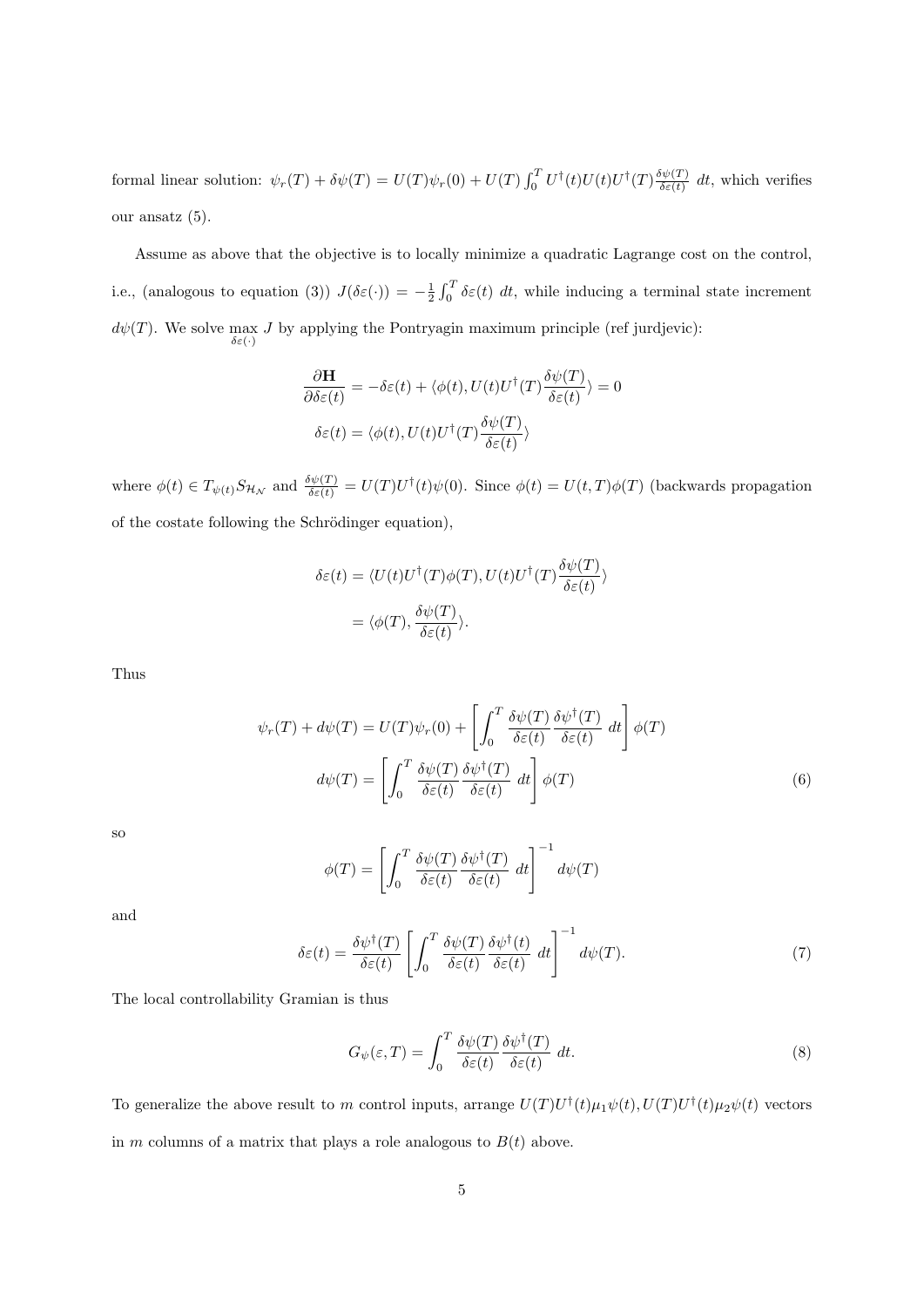*δψ*(*T*)  $\frac{\partial \psi(I)}{\partial \varepsilon(t)}$  should lie in the tangent space to the complex sphere,  $\mathcal{T}_{\psi} S_{\mathcal{H}}$  or equivalently the tangent space to the complex projective space  $\mathcal{T}_{\psi} \mathbb{CP}^{N-1}$ . This is a direct product of tangent space to torus and tangent space to quadrant of hypersphere; **simple to parameterize but harder to get coordinateindependent rep; do last** It may be shown that  $U(T)U^{\dagger}(t)\mu\psi(t)$  has components orthogonal to this tangent space. An equivalent Gramian, expressed in terms of a Hilbert sphere tangent vector  $\frac{\delta\psi(T)}{\delta\varepsilon(t)}$ , is

$$
G_{\psi'}(\varepsilon,T) = \int_0^T \nu[\psi(T)\psi^{\dagger}(t)\mu\psi(t)][\psi(T)\psi^{\dagger}(t)\mu\psi(t)]dt
$$
  
= 
$$
\int_0^T \nu[iU(T)\psi(0)\psi^{\dagger}(0)U^{\dagger}(t)\mu U(t)\psi(0)]\nu^T[iU(T)\psi(0)\psi^{\dagger}(0)U^{\dagger}(t)\mu U(t)\psi(0)] dt.
$$

Local controllability requires the Gramian is of rank 2*N −*1 (this includes global phase control). This is a sufficient condition for local controllability if  $\frac{\delta \psi^{\dagger}(t)}{\delta \epsilon(t)}$  $\frac{\partial \psi''(t)}{\partial \varepsilon(t)}$  is represented on a 2*N −* 1 dimensional basis. An example of a minimal parameterization of  $S_H$  is the Hurwitz parameterization (ref Hurwitz, book),  $\psi(\theta, \phi) = (r_1(\theta) \exp(i\phi_1), \cdots, r_N(\theta) \exp(i\phi_N))$ ; the parameters are amplitudes and complex phases. In the Hurwitz parameterization,

$$
\nu[\psi(T)\psi^{\dagger}(t)\mu\psi(t)] = ([\psi(T)\psi^{\dagger}(t)\mu\psi(t)]_{\theta_1}, \cdots, [\psi(T)\psi^{\dagger}(t)\mu\psi(t)]_{\theta_{N-1}}, \psi(T)\psi^{\dagger}(t)\mu\psi(t)]_{\phi_1}, \cdots, \psi(T)\psi^{\dagger}(t)\mu\psi(t)]_{\phi_N}).
$$

If a minimal parametrization of the pure state space is not used, rank  $G \geq 2N - 2$  is a necessary but not sufficient condition for local controllability, since it does not guarantee that *any*  $dU(T)\psi(0)$  can be reached by appropriate choice of  $\delta \varepsilon(t)$ .

Numerical methods for the computation of such Gramians are presented below.

.

The main difference with respect to nonlinear local controllability (2) is the use of  $U(t)U^{\dagger}(T)\frac{\delta\psi(T)}{\delta\epsilon(t)}$ *δε*(*t*) in place of the Jacobian  $\frac{\partial F}{\partial \varepsilon(t)}$  for the matrix  $B(t)$  in the locally linearized control system. This provides an exact condition for whether any first order variation  $d\psi(T)$  can be reached by a control perturbation *δε*(*t*). Note that due to the bilinearity of the control system, the fundamental matrix  $A(t) = i(H_0 - \varepsilon(t) \mu)$ is identical with or without control system linearization.  $\varepsilon(t)$  for which the Gramian matrix is singular are often referred to as singular controls (ref wu).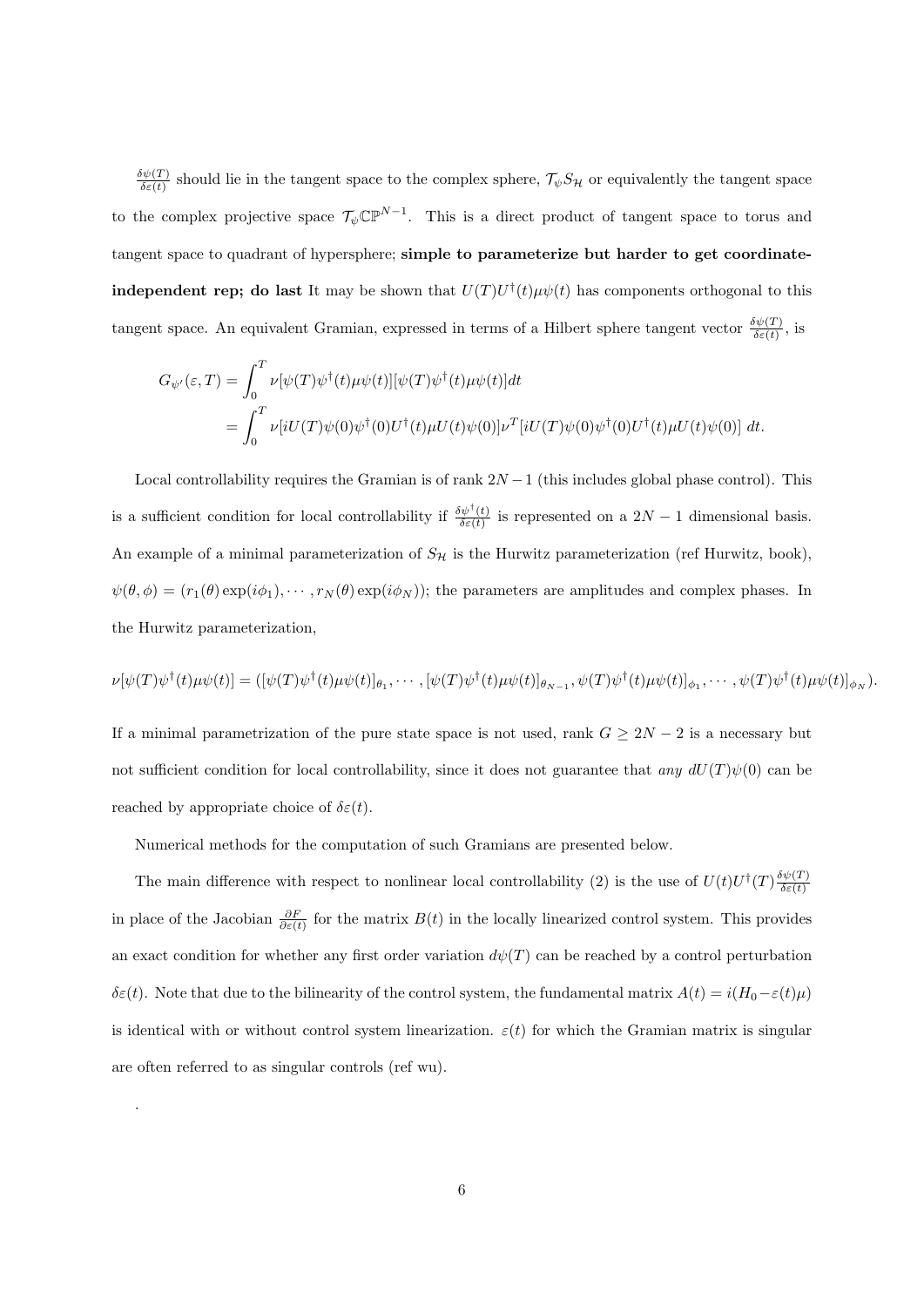#### **2.2 Local operator controllability**

An analogous method can be applied to derive the  $\delta\varepsilon(t)$  that induces a prespecified first order variation  $dU(T)$  in the unitary propagator rather than a pure state. Here,

$$
\delta \varepsilon(t) = \langle \phi(t), U_r(t) U_r^{\dagger}(T) \frac{\delta U(T)}{\delta \varepsilon(t)} \rangle
$$

$$
= \langle \phi(t), U_r(t) U_r^{\dagger}(T) \frac{\delta U(T)}{\delta \varepsilon(t)} \rangle
$$

$$
= \langle \phi(T), \frac{\delta U(T)}{\delta \varepsilon(t)} \rangle
$$

$$
= \text{Tr} \left[ \phi^{\dagger}(T), \frac{\delta U(T)}{\delta \varepsilon(t)} \right]
$$

$$
= \nu^T \left[ \frac{\delta U^{\dagger}(T)}{\delta \varepsilon(t)} \right] \nu[\phi(T)]
$$

since  $\phi(t) = U_r(t)U_r^{\dagger}(T)\phi(T)$ . Here we have used the notation  $U_r(t)$  to explicitly denote the reference trajectory of the propagator; henceforth the subscript will be omitted. So from the formal solution to the corresponding linear ode

$$
\nu[dU(T)] = \int_0^T \nu\left[\frac{\delta U(T)}{\delta \varepsilon(t)}\right] \nu^T\left[\frac{\delta U^{\dagger}(T)}{\delta \varepsilon(t)}\right] dt \phi(T).
$$

Solving for the control perturbations  $\delta \varepsilon(t)$ , we obtain the equivalent expressions

$$
\delta \varepsilon(t) = \nu^T \left[ \frac{\delta U(T)}{\delta \varepsilon(t)} \right] \left\{ \int_0^T \nu[U(T)\mu(t)] \nu^T[\mu(t)U^\dagger(T)] dt \right\}^{-1} \nu[dU(T)] \tag{9}
$$

and

$$
\delta \varepsilon(t) = \nu^T \left[ \frac{\delta A(T, \varepsilon)}{\delta \varepsilon(t)} \right] \left\{ \int_0^T \nu[\mu(t)] \nu^T[\mu(t)] dt \right\}^{-1} \nu[dA(T)]
$$

$$
= \nu^T[\mu(t)] \left\{ \int_0^T \nu[\mu(t)] \nu^T[\mu(t)] dt \right\}^{-1} \nu[dA(T)] \tag{10}
$$

where  $U^{\dagger}(T)dA(T,\varepsilon) = dU(T)$ .

Reachability of any  $dU(T)$  ( $dA(T)$ ) by appropriate choice of  $\delta \varepsilon(\cdot)$  thus requires that the  $N^2 \times N^2$ Gramian matrix

$$
G_U(\varepsilon, T) = \int_0^T \nu[U(T)\mu(t)]\nu^T[\mu(t)U^\dagger(T)]dt
$$
\n(11)

(12)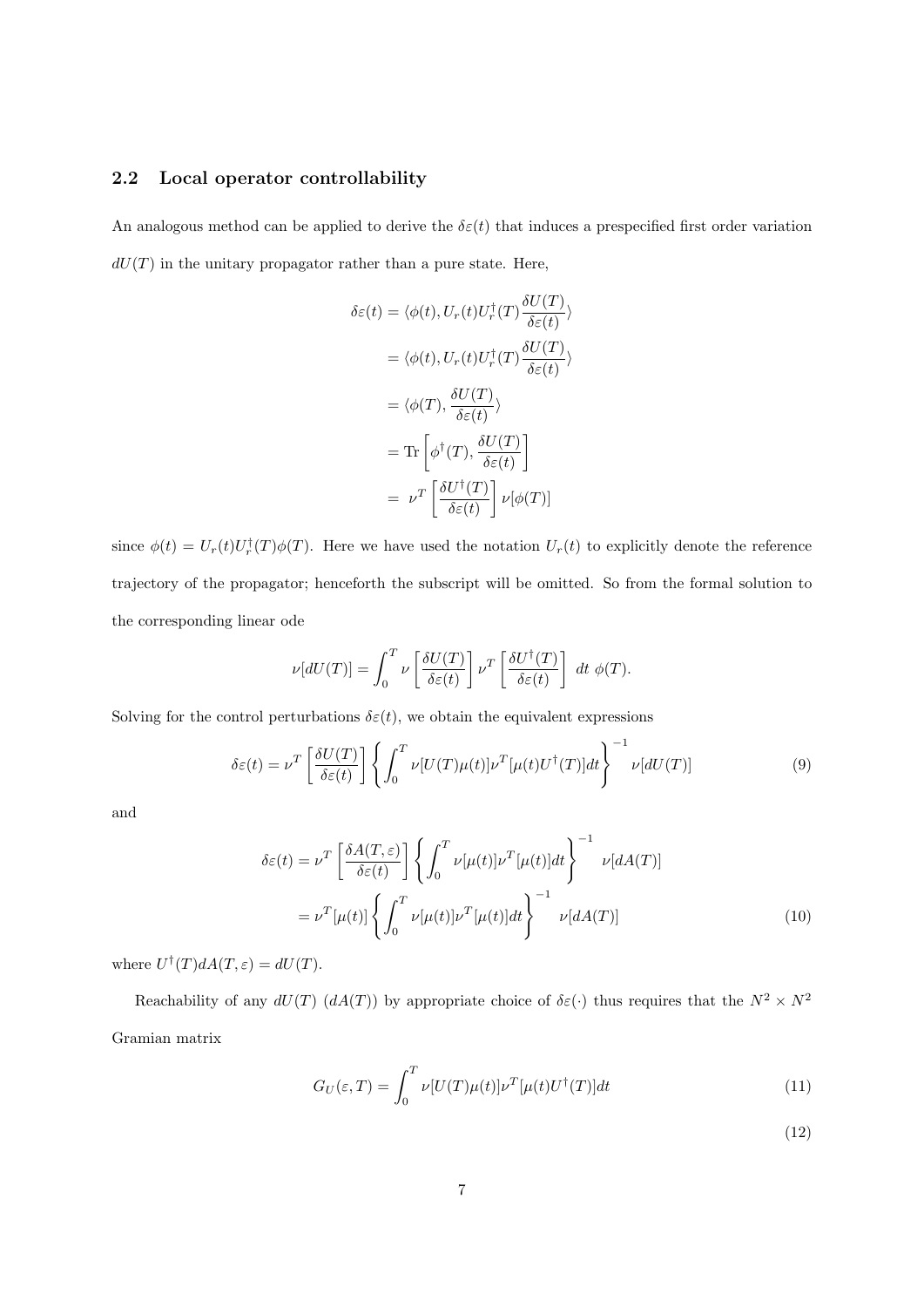(where  $v[\cdot]$  represents the vectorization of an  $N \times N$  complex matrix into a  $N^2$ -length complex vector), is full rank. or equivalently the nonsingularity of

$$
S_U(\epsilon, T) = \int_0^T \nu[\mu(t)] \nu[\mu(t)]^T dt,
$$
\n(13)

i.e., that the independent real and imaginary components of the matrix elements of  $\mu(t)$  are linearly independent functions of time. <sup>1</sup>

The expected condition number of this matrix, i.e., the ratio of the largest to the smallest singular values (or the measure of singular Gramians on  $K$ ), is larger than that for  $G$ , since local controllability on  $S_H$  imposes fewer constraints on  $\varepsilon(t)$  than local controllability on  $\mathcal{U}(N)$ .

For control systems with multiple inputs,  $S_U$  becomes

$$
S_U(\vec{\varepsilon},T) = \int_0^T (\nu[\mu_1(t)], \nu[\mu_2(t)], \cdots) (\nu[\mu_1(t)], \nu[\mu_2(t)], \cdots)^T dt.
$$

where  $(\nu[\mu_1(t)], \nu[\mu_2(t)], \cdots)$  is a matrix with columns  $\nu[\mu_i(t)]$ , analogous to  $B(t)$  above. (10) indicates that local controllability for such bilinear systems is equivalent to reachability on the Euclidean Lie algebra rather than the Lie group, which results in important differences in terms of the necessary conditions for local controllability and controllability of bilinear systems; the relationship is discussed further below.

Alternatively, integral equation methods can be used to obtain these Gramians. For bilinear systems, the integral equation can be written in two equivalent forms (compare eqn (4) above):

$$
dU(T) = \int_0^T \frac{\delta U(T)}{\delta \varepsilon(t)} \delta \varepsilon(t) dt
$$
\n(14)

where  $dU(T) \equiv U(T, \varepsilon + \delta \varepsilon) - U(T, \varepsilon)$ , or

$$
\int_0^T U^{\dagger}(T) \frac{\delta U(T)}{\delta \varepsilon(t)} \delta \varepsilon(t) dt = dA(T). \tag{15}
$$

To solve Fredholm integral equation (14), one expands  $\delta \varepsilon(t)$  on basis functions that are the independent parameters of  $U(T)\mu(t)$ , whereas for integral equation (14), the expansion is carried out on the independent parameters of  $\mu(t)$  (ref pareto, multiobs).

<sup>&</sup>lt;sup>1</sup>We note that analogously to  $S_U(\epsilon, T)$ , there is a Gramian  $S_\psi(\epsilon, T)$  corresponding to  $G_\psi$  for pure states wherein  $\frac{\delta \psi(T)}{\delta \varepsilon(t)} \mapsto U^{\dagger}(T) \frac{\delta \psi(T)}{\delta \varepsilon(t)}$  (the tangent space at the identity operator rather than  $U(T)$ .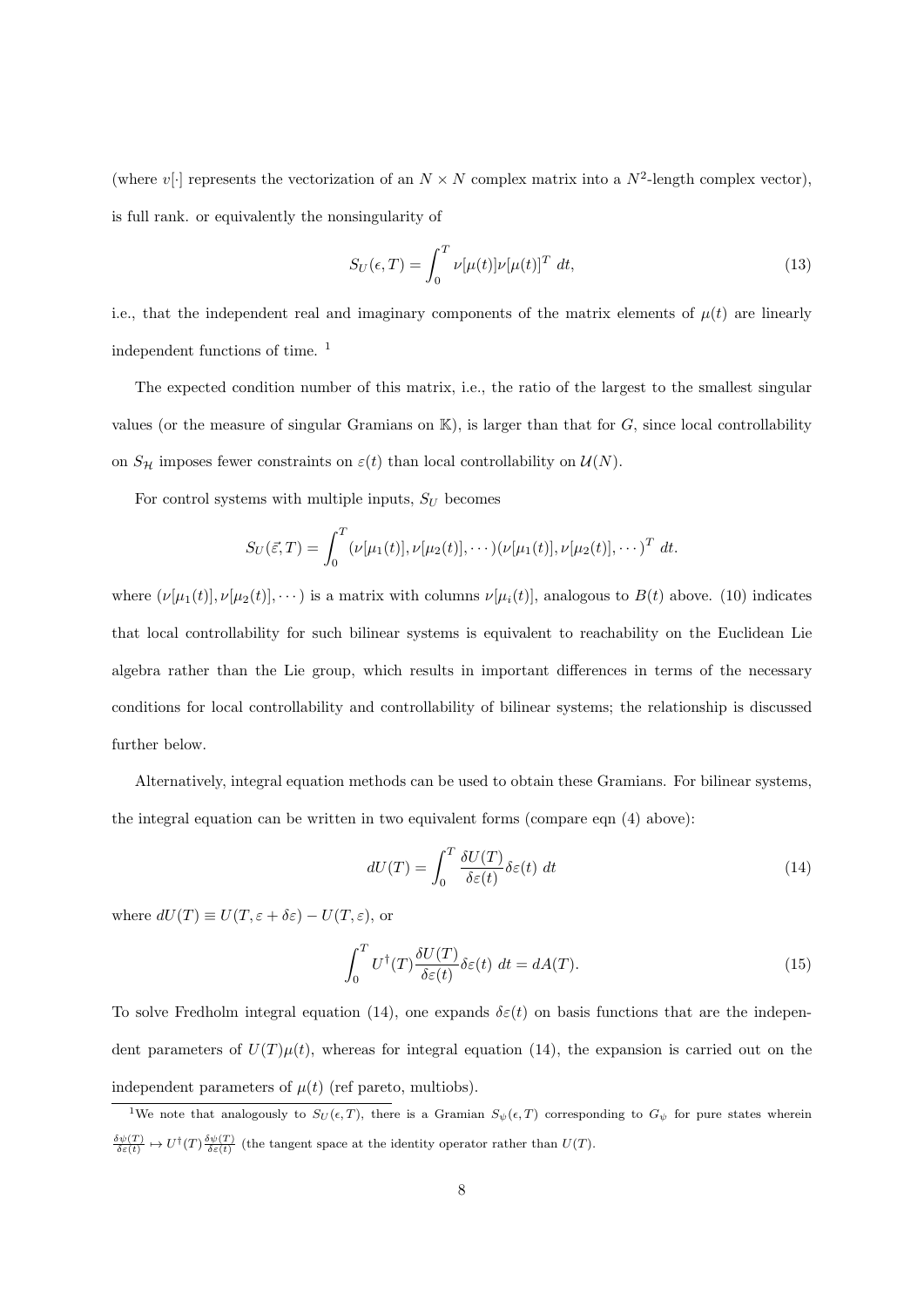#### **2.3 Mixed state local controllability**

We have shown that assessment of local pure state controllability based on Gramian rank requires minimal parameterizations of the state space while local operator controllability does not (the latter only requires retention of unitary time evolution). This circumstance extends to general density matrices. Consider first the density matrix representation of a pure state.

For any problem where  $\rho_0 = U(T)|\psi(0)\rangle\langle\psi(0)|U^{\dagger}(T), U(T)$  may be parameterized according to the coset  $\frac{U(N)}{U(N-1)} \approx \mathbb{CP}^{N-1}$ , since  $U(N-1)$  is the stabilizer in  $SU(N)$ ; then,  $\psi(t)$  is a unitary eigenvector. The local control problem may then be formulated on the coset rather than on the Hilbert sphere/complex projective space. Full rank of the associated Gramian would then be equivalent to local controllability on the homogeneous space  $\frac{U(N)}{U(N-1)}$ .

More generally we may consider local controllability of mixed states. Since we are concerned with coherent local controllability, the state space must be restricted to unitarily equivalent density matrices, i.e., the orbit  $\mathcal{O}_{\mathcal{U}(N)}[\rho_0] = \mathcal{O}_{\mathcal{U}(N)}[D]$ , where  $\rho_0$  denotes the initial density matrix and *D* denotes the diagonal matrix of eigenvalues of  $\rho$ . A "minimal" parametrization of  $\mathcal{O}_{\mathcal{U}(N)}[\rho_0]$  is of the form given above for pure states but with  $U(T) \in U(N)/stab(D)$ , the latter being a flag manifold/homogeneous space. Thus,  $U(N)/stab(D) = U(N)/U(1)^{SU(2)} \times \cdots \times U(1)^{SU(N)} = U(N)/T^N = SU(N)/T^{N-1}$ , where  $T^{N-1} = U(1) \times \cdots \times U(1)$  denotes the maximal torus subgroup. In the coset parameterization of  $\rho$ , the density matrix is parameterized by  $N^2 - N$  eigenvector parameters in the unitary coset (for a fully mixed state) and *N −* 1 eigenvalue parameters; the *N −* 1 eigenvalue parameters of the matrix are unchanged by coherent control. We next derive the form of the local controllability Gramian matrix for minimally parameterized density matrices.

For the linearized system analogous to (5), we have

$$
\frac{d\rho(t)}{dt} = -i[H_0 - \mu \cdot \varepsilon(t), \rho(t)] + U^{\dagger}(t)U(T)\frac{\delta\rho(T)}{\delta\varepsilon(t)}U^{\dagger}(T)U(t) \cdot \delta\varepsilon(t)
$$

with solution

$$
\rho(T) + \delta \rho(T) = U(T)\rho_0 U^{\dagger}(T) + \int_0^T \frac{\delta \rho(T)}{\delta \varepsilon(t)} dt.
$$

The PMP now demands  $\frac{\partial \mathbf{H}}{\partial \delta \varepsilon(t)} = -\delta \varepsilon(t) + \langle \phi(t), U(t)U^{\dagger}(T) \frac{\delta \rho(T)}{\delta \varepsilon(t)} \rangle$  $\frac{\partial \rho(T)}{\partial \varepsilon(t)} U(T) U^{\dagger}(t)$  = 0. The matrix costate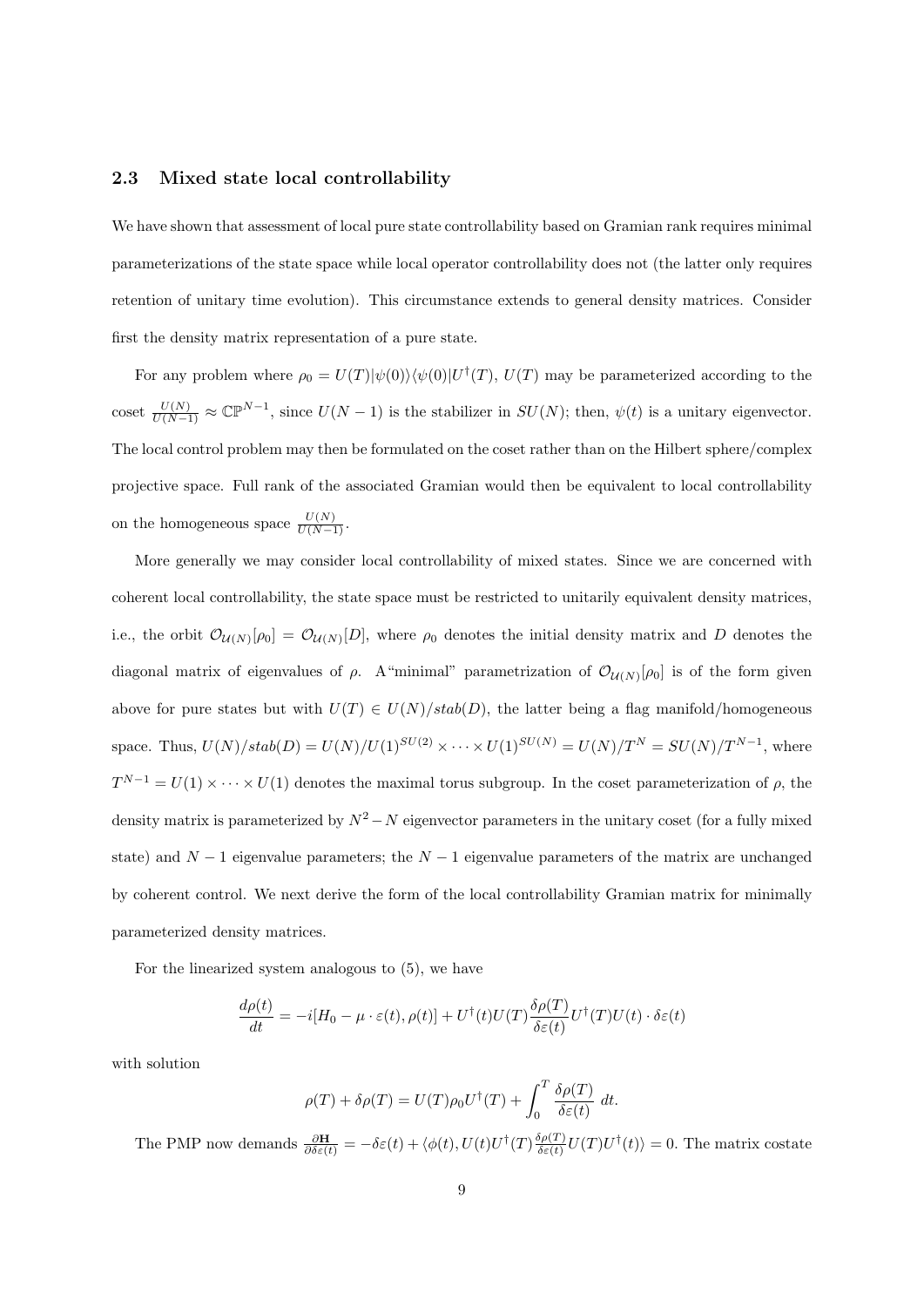$\phi(t)$  is now an element of the tangent space to  $\mathcal{O}_{\mathcal{U}(N)}[\rho_0]$ , which is

$$
\mathcal{T}_{\rho(T)}\mathcal{O}_{\mathcal{U}(N)}[\rho_0] = \{U(T)AU^\dagger(T)|\ A^\dagger = -A,\ A\in \frac{u(N)}{\mathcal{C}[\rho_0]}\}.
$$

Here  $A \in \frac{u(N)}{C[\rho_0]}$  $\frac{u(N)}{C[\rho_0]}$ , the orthogonal complement (quotient set) of the centralizer of  $\rho_0$  in  $u(N)$  (set of all skew-Hermitian matrices that do not commute with  $\rho_0$ ).

To write  $\phi(t)$  in terms of  $\phi(T)$ , we determine  $\phi(t)$  s.t.

$$
\langle \phi(t), -i[\mu, U(t)\rho_0 U^{\dagger}(t)] \rangle = i \text{Tr} \{ \phi^{\dagger}(T) U(T) [U^{\dagger}(t)\mu U(t), \rho_0] \};
$$
  

$$
\phi^{\dagger}(t) = U(t) U^{\dagger}(T) \phi^{\dagger}(T) U(T) U^{\dagger}(t),
$$

which constitutes backwards propagation of  $\phi^{\dagger}(T)$  as a Hermitian operator following the vN equation  $\frac{d\phi(t)}{dt} = -i[H(t), \phi(t)].$  Since  $\phi(t) = U(t)U^{\dagger}(T)\phi(T)U(T)U^{\dagger}(t),$ 

$$
\delta \varepsilon(t) = \langle U^{\dagger}(t)U(T)\phi(T), U(t)U^{\dagger}(T)\frac{\delta \rho(T)}{\delta \varepsilon(t)}U(T)U^{\dagger}(t)\rangle
$$
  
=  $\langle \phi(T), \frac{\delta \rho(T)}{\delta \varepsilon(t)}\rangle$ .

Note that the following tangent space is simpler to parameterize than  $\mathcal{T}_{\rho(T)}\mathcal{O}_{\mathcal{U}(N)}[\rho_0]$ :

$$
\mathcal{T}_{U(T)} \frac{\mathcal{U}(N)}{\text{stab}[\rho_0]} = \{ U(T)A | A^{\dagger} = -A, A \in \frac{u(N)}{\mathcal{C}[\rho_0]}\};
$$

Formulating the local control problem with  $\phi(T) \in \mathcal{T}_{U(T)} \frac{\mathcal{U}(N)}{\text{stab}[\rho_0]}$ , we get

$$
\delta \varepsilon(t) = \langle \phi(T), \frac{\delta U(T)}{\delta \varepsilon(t)} \rangle
$$

where  $U(T) \in \frac{U(N)}{\text{stab}(q)}$  $\frac{U(N)}{\text{stab}[\rho_0]},$  whereas with  $\phi(T) \in \frac{u(N)}{\mathcal{C}[\rho_0]}$  we have

$$
\delta \varepsilon(t) = \langle \phi(T), U^{\dagger}(T) \frac{\delta U(T)}{\delta \varepsilon(t)} \rangle.
$$
 (16)

For the Gramian we need a parameterization of  $\frac{u(N)}{C[\rho_0]}$  (to represent the functions  $[\mu(t), \rho_0]$ ). From equation (16), analogously to the derivation for operator local controllability,

$$
\nu[dA(T)] = \left\{ \int_0^T \nu\{[\mu(t), \rho_0]\} \nu^T\{[\mu(t), \rho_0]\} dt \right\}^{-1} \phi(T)
$$
  
 :=  $S_\rho(\varepsilon, T) \phi(T)$ . (17)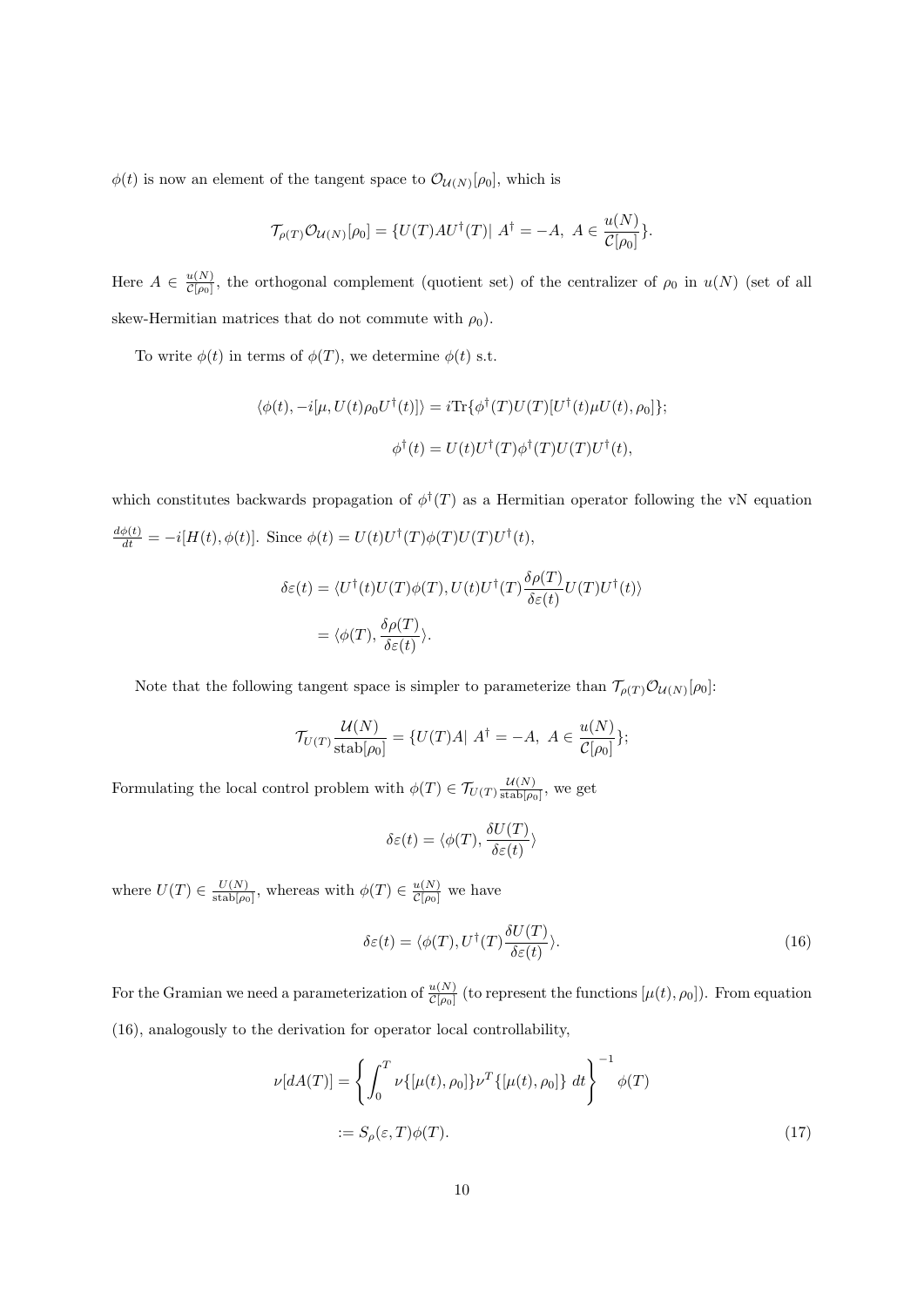Since  $\phi(T) = S_\rho^{-1} \nu[dA(T)]$ , we have  $\delta\varepsilon(t) = \nu^T\{[\mu(t), \rho_0]\}\left\{\int_0^T \nu\{[\mu(t), \rho_0]\}\nu^T\{[\mu(t), \rho_0]\}dt\right\}^{-1} \nu[dA(T)]$ for minimal fluence local control.

Local mixed state controllability (global phase-insensitive) can be assessed using the Gramian matrix in (17), or either

$$
G_{\rho}(\varepsilon,T) = \int_0^T \nu \{ U(T) [\mu(t), \rho_0] U^{\dagger}(T) \} \nu^T \{ U^{\dagger}(T) [\mu(t), \rho_0] U(T) \} dt \qquad (18)
$$

or

$$
G_{U,\rho}(\varepsilon,T) = \int_0^T \nu \{ U(T) [\mu(t), \rho_0] \} \nu^T \{ [\mu(t), \rho_0] U^{\dagger}(T) \} dt.
$$
 (19)

Again it is convenient to express the Gramian in terms of reachability (local controllability) on the Lie subalgebra (i.e., using (**??**)) rather than the unitary coset. An advantage of the coset parameterization of quantum states as far as local controllability is concerned is that this (bijective) mapping of the state increment to a Euclidean space is possible - this simplifies analysis of the effect of control system Hamiltonian on local controllability, as will be shown below in Section 4.

The above Gramians can be used for *all* observable control problems (Section 3) since the state space for observable control is always a submanifold of the Bloch vector space of density matrices. For fully nondegenerate mixed states, the Gramian matrix is of order  $N^2 - N$  (the dimension of the coset  $\frac{U(N)}{T^N}$ ). In general, the Gramian matrix is of order  $\dim(\frac{u(N)}{\mathcal{C}[\rho_0]}) = \dim(\frac{U(N)}{\operatorname{stab}_{U(N)}[\rho_0]}) = N^2 - \dim(U(m_1) \times \cdots \times$  $U(m_k) = N^2 - \sum_i m_i^2$ , where  $m_i$  denotes the degeneracy of eigenvalues i of  $\rho$  and  $U(m_1) \times \cdots \times U(m_k)$ hence represents the stabilizer of  $\rho$  in  $\mathcal{U}(N)$ .

Numerically, for any  $\rho_0$ , the Gramian can be represented in the Euler coset parameterization (ref tilma) as follows. Any  $A \in \frac{u(N)}{C[\omega]}$  $\frac{u(N)}{C[\rho_0]}$  can be vectorized in the EP as

$$
\nu(A) = \left(c_1 U^{\dagger} \frac{\partial U(\alpha)}{\partial \alpha_1}, c_2 U^{\dagger} \frac{\partial U(\alpha)}{\partial \alpha_2}, \cdots, c_n U^{\dagger} \frac{\partial U(\alpha)}{\partial \alpha_n}\right)|_{\alpha=0},
$$

where  $U(\alpha)$  parameterizes  $\frac{U(N)}{stab[\rho_0]}$  and  $c_i = \text{Tr}[AU^{\dagger} \frac{\partial U(\alpha)}{\partial \alpha_i} |_{\alpha=0}]$ ; then  $\nu(A) = (c_1, \dots, c_n)$ . Thus we can write

$$
\nu\left[\frac{\delta A(T)}{\delta \varepsilon(t)}\right] = \left(\text{Tr}\left[\frac{\delta A(T)}{\delta \varepsilon(t)}U^{\dagger}\frac{\partial U(\alpha)}{\partial \alpha_{1}}\right], \cdots, \text{Tr}\left[\frac{\delta A(T)}{\delta \varepsilon(t)}U^{\dagger}\frac{\partial U(\alpha)}{\partial \alpha_{n}}\right]\right)|_{\alpha=0}.
$$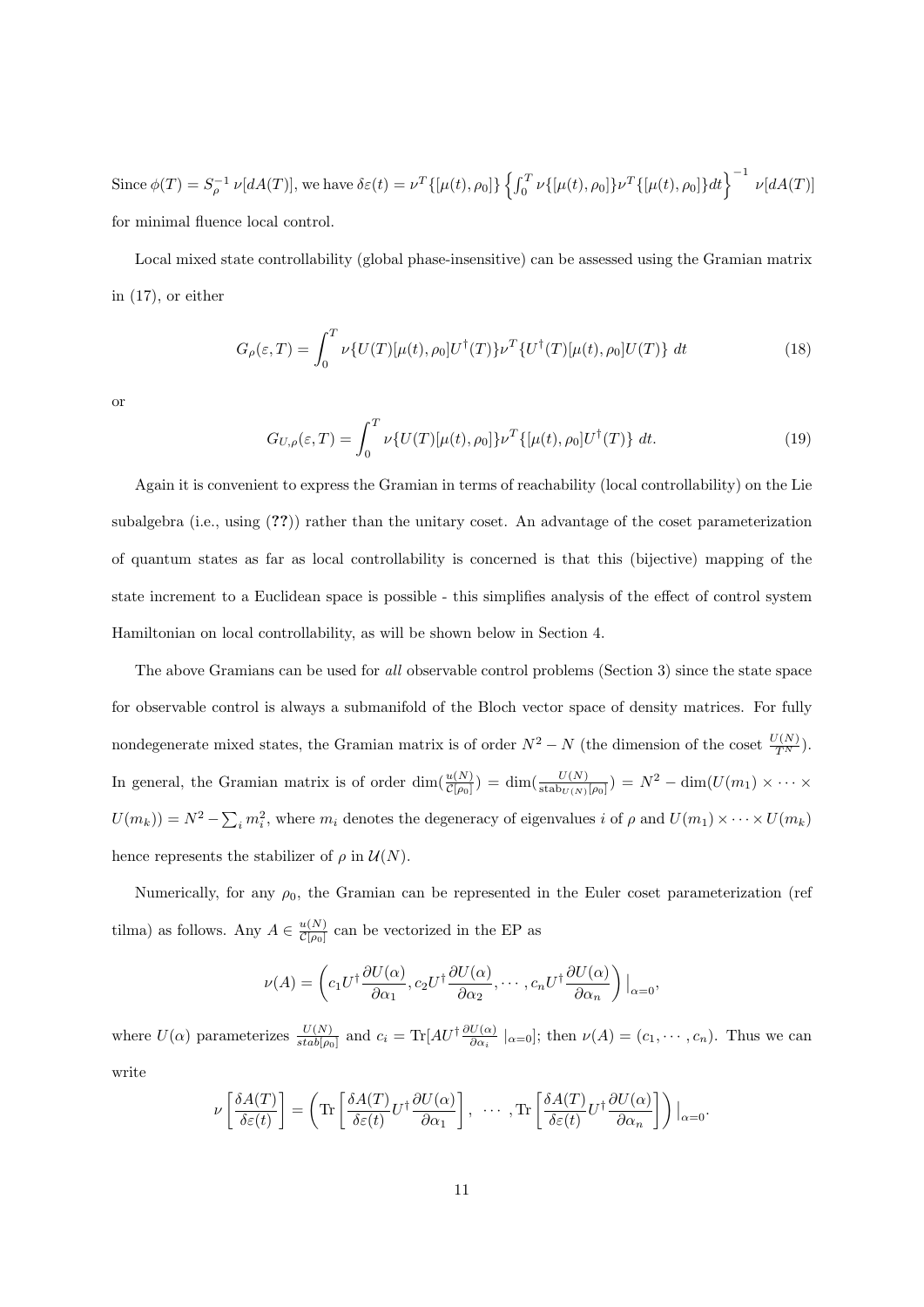For example, for  $N = 2$  pure state local controllability, we have  $U(\alpha) = \exp(i\lambda_3 \alpha_1) \exp(i\lambda_2 \alpha_2)$  for the Euler parameterization of  $\frac{U(2)}{U(1)}$  (ref Tilma) and  $\nu[A] = (\text{Tr}[iA\lambda_2], \text{Tr}[iA(\lambda_2\sin(\alpha_1) + \lambda_3\cos(\alpha_1))])$ for  $A \in \frac{u(2)}{C\left(\frac{1}{2}\right)\left(\frac{1}{2}\right)}$  $\frac{u(2)}{C[|\psi_0\rangle\langle\psi_0|]},$  where the  $\lambda_i$  are the generators of  $SU(2)$ . Thus

$$
[\mu(t), |\psi(0)\rangle\langle\psi(0)|] = i\nu\{[\mu(t), |\psi(0)\rangle\langle\psi(0)|]\}_1 \lambda_2 + i\nu\{[\mu(t), |\psi(0)\rangle\langle\psi(0)|]\}_2 (\lambda_2 \sin(\alpha_1) + \lambda_3 \cos(\alpha_1)).
$$
\n(20)

(include derivation here or ref raj)

In order to compute the local state controllability Gramian numerically:

- 1. Propagate  $\rho(t)$  using the von Neumann equation.
- 2. Expand  $[\mu, \rho(t)]$  on basis found above for  $\frac{u(2)}{C[\rho_0]}$
- 3. Use e.g. (20) together with (17) to obtain the Gramian.

## **3 Local controllability of quantum observable expectation values: pure and mixed states**

- 1. This requires nonzero gradient; necc cond is that  $\frac{dU_T(s)}{ds} \neq 0$  (or approp analog); only study this cond
- 2. Applications beyond common goal of observable maximization any problem where observable expectation value must be controlled/stabilized

For locally uncontrollable quantum systems, certain outputs may still be locally controllable. A common quantum control goal is the achievement and stabilization of the expectation value of a Hermitian observable Θ. In optimal control theory, this objective can be naturally framed in terms of a so-called Mayer cost functional, with  $F(U(T)) = \text{Tr}(U(T)\rho U^{\dagger}(T)\Theta)$ . According to the PMP for Mayer functionals (ref B+H), the terminal costate  $\phi(T) = \nabla_x F(x(T))$ . From equation (17), then,

$$
dU(T) = \nu^{-1} \left\{ G_{U,\rho}(\varepsilon,T) \nu \left[ \nabla F(U(T)) \right] \right\}
$$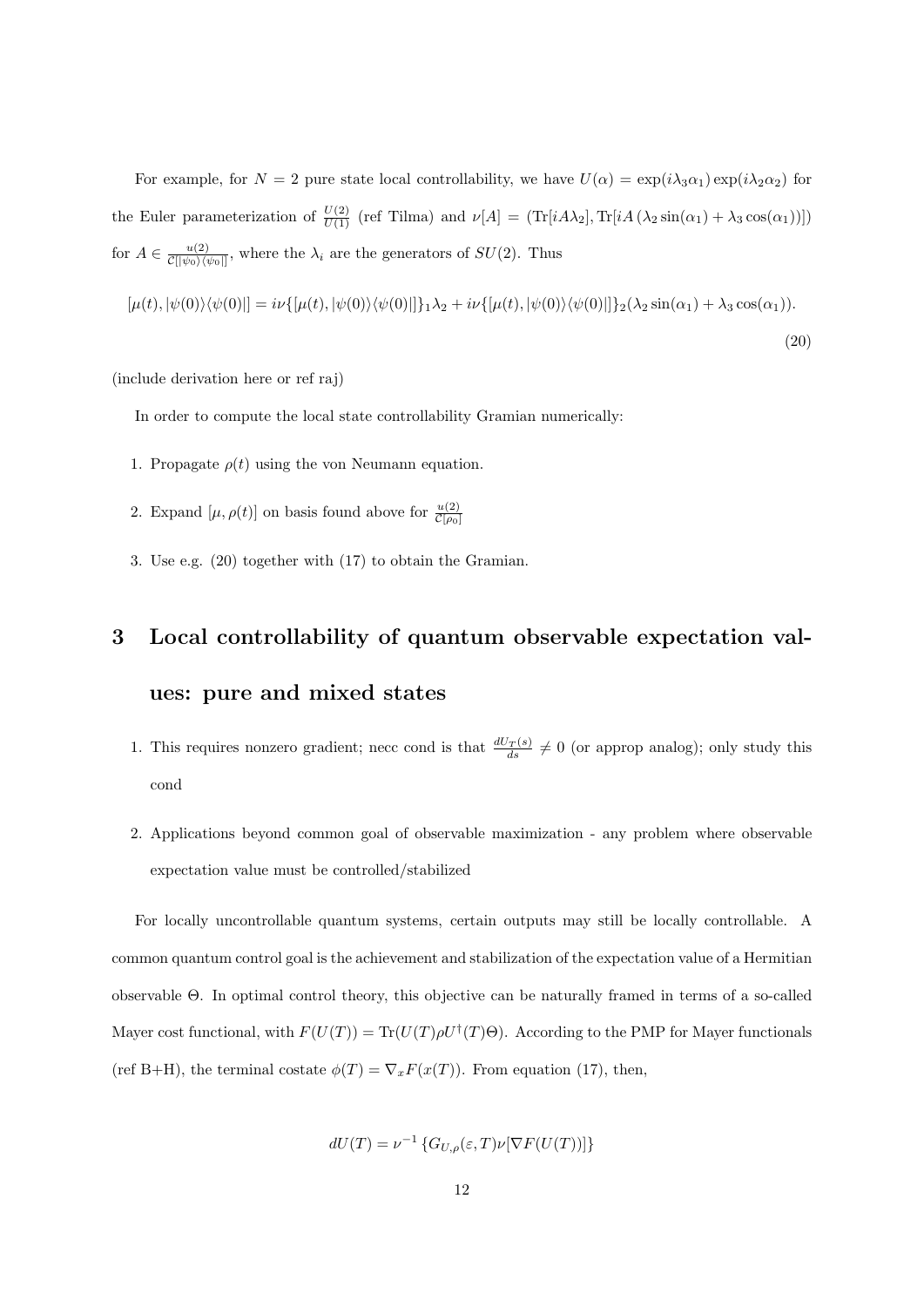or equivalently

$$
dU(T) = U(T)\nu^{-1} \left\{ S_{U,\rho}(\varepsilon, T)\nu[U^{\dagger}(T)\nabla F(U(T))] \right\}
$$
\n(21)

where  $U(T) \in \frac{U(N)}{\text{stab}_{U(N)}}$  $\frac{U(N)}{\text{stab}_{U(N)}[\rho_0]}$ . This expression can be used to derive a necessary and sufficient condition for the existence of a control perturbation  $\delta \varepsilon(t)$  that, to first order, can correct for any state perturbation  $dU(T)$  that alters the setpoint observable expectation value - or, that can induce an arbitrary small change  $d\langle |\Theta(T)|\rangle$  in the setpoint:

$$
U^{\dagger}(T)dU(T) = \nu^{-1}\left\{S_{U,\rho}(\varepsilon,T)\nu[U(T)^{\dagger}\nabla F(U(T))] \right\} = 0.
$$
\n(22)

The solution set to this homogeneous system of algebraic equations is a subset of  $\frac{u(N)}{\mathcal{C}(\rho_0)}$ . (To solve for the kernel, replace  $U^{\dagger}(T)\nabla F(U(T))$  in (22) with  $\phi(T) \in \frac{u(N)}{C(\rho_0)}$  $\frac{u(N)}{C(\rho_0)}$ .)

The Gramians are matrix representations of linear maps that operate on the costate vector  $\phi(T)$ . For example, for Gramians (17,18, 19), the associated linear mappings are (using the same notation for the map and matrix)

- 1.  $S_{U,\rho}(\varepsilon,T): \frac{u(N)}{\mathcal{C}[\rho_0]} \to \frac{u(N)}{\mathcal{C}[\rho_0]}.$
- 2.  $G_{\rho}(\varepsilon,T): \mathcal{T}_{U(T)}\mathcal{O}_{U(N)}[\rho_0] \to \mathcal{T}_{U(T)}\mathcal{O}_{U(N)}[\rho_0]$

3. 
$$
G_{U,\rho}(\varepsilon,T): \mathcal{T}_{U(T)} \frac{U(N)}{\text{stab}(\rho_0)} \to \mathcal{T}_{U(T)} \frac{U(N)}{\text{stab}(\rho_0)},
$$

respectively.

Let  $\{v_1, \dots, v_m\}$  denote the eigenvectors spanning the range of the symmetric matrix *S*, i.e., range  $G =$ span $\{v_1, \dots, v_m\}$  where span denotes the linear span of vectors. Appending these column vectors provides the order  $N^2$  orthogonal matrix *X* such that  $S_{U,\rho_0}(\varepsilon,T) = X \tilde{S}_{U,\rho_0}(\varepsilon,T) X^T$  where  $\tilde{S}_{U,\rho_0}(\varepsilon,T) =$  $diag(s_1, \dots, s_m, 0, \dots, 0)$ | {z } *N*2*−m* ). (Written in terms of the Gramian  $G_{U,\rho}(\varepsilon,T)$ , we have  $G_{U,\rho}(\varepsilon,T) = X \tilde{G}_{U,\rho}(\varepsilon,T) Y^T$ , where *X* denotes the matrix of left singular vectors of *G*, and  $\tilde{G}$  is a real, positive semidefinite diagonal matrix.) In this basis equation (21) becomes  $dU(T) = U(T)\nu^{-1}\left\{X\tilde{S}\tilde{\nu}[U(T)^{\dagger}\nabla F(U(T))]\right\}$ . The eigenvectors of  $G_{U,\rho}(\varepsilon,T)$  are  $N^2 - \sum_i m_i$  orthogonal directions in the tangent space to  $\frac{\text{stab}(N)}{U(\mathbf{m})}$  at  $U(T)$ , and the corresponding eigenvalues are a measure of each direction's contribution to the variation  $\delta U(T)$ .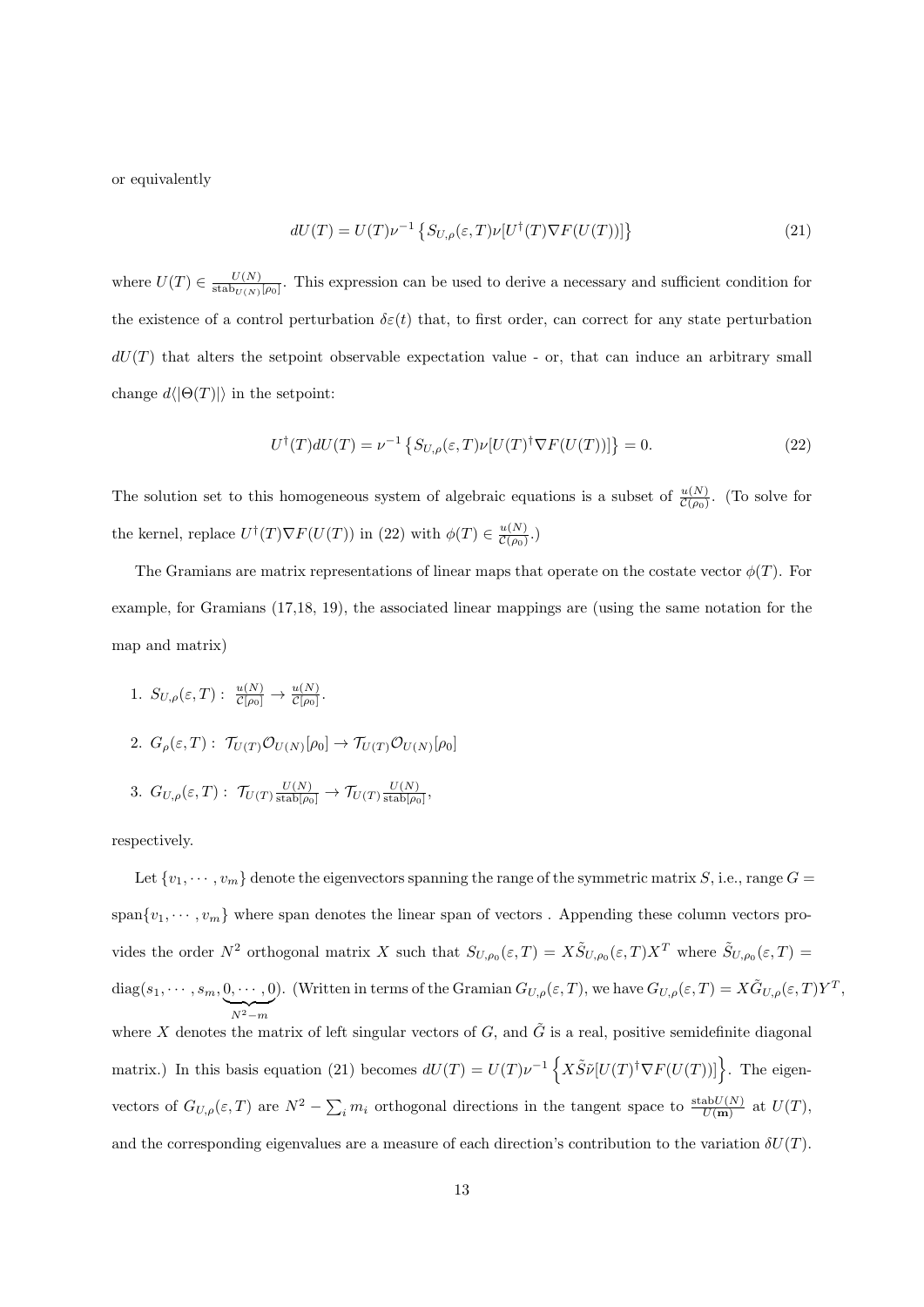The norm of the orthogonal projection of *∇F* onto the nullspace of *G* can be written

$$
\sqrt{\sum_{i} |\langle \nabla F(U), v_i \rangle|^2} \tag{23}
$$

(analogously for projection of  $U^{\dagger}\nabla F(U)$  onto the nullspace of *S*). This norm is zero if  $\nabla F(U)$  lies in the nullspace of *G*. The norm increases with increasing colinearity of *∇F*(*U*) and the eigenvectors of *G* corresponding to larger eigenvalues.

The eigenvalue spectrum of the observable operator Θ plays a central role in determining local expectation value controllability, according to (21). Let  $\tilde{U}(T) \equiv W^{\dagger}U(T)V$ , where *W* is the matrix of eigenvectors of  $\Theta$  and *V* is the matrix of eigenvectors of  $\rho$ , and denote by  $U(\mathbf{n}) = \equiv U(n_1) \times \cdots U(n_l)$ the stabilizer of the diagonalized observable operator  $\tilde{\Theta}$ . In general the submanifold of  $\frac{U(N)}{U(m_1 \times \cdots \times U(m_k))}$ that produces equivalent values of  $F(U)$  (level set of  $F$ ) is of dimension

$$
\dim \frac{U(N)}{U(\mathbf{m})} - 1 \ge \dim \mathcal{M} \ge \dim U(\mathbf{m}) \cap U(\mathbf{n}),\tag{24}
$$

since any element of the intersection of the stabilizers preserves both  $\rho$  and  $\Theta$ , but this is not a necessary condition to reside on the level set. The precise dimension of the level set changes with the value of *F* - since  $F(\tilde{U}(T)) = \sum_{i,j} |\tilde{U}_{ij}(T)|^2 \lambda_i \gamma_j$ , i.e. a weighted sum of the eigenvalues  $\lambda_i, \gamma_j$  of  $\rho_0, \Theta$  respectively, certain values of *F* are associated with a higher dimensional subset of  $\tilde{U}_{ij}(T)$  due to degenerate matchings of eigenvalues. However, in general the level set dimension increases with eigenvalue degeneracy (symmetries) in Θ. Note that the symmetries in Θ reduce the dimensionality of the solution set to equation (22) below that of the state manifold coset  $\frac{\mathcal{U}(N)}{\mathcal{U}(m)}$  (whose dimension is set solely by the eigenvalue symmetries of  $\rho$ ). These symmetries reduce the number of independent variables in  $\nabla F(U)$  because the gradient is orthogonal to the level set, which results in constraints on  $\phi(T)$  (<sup>2</sup>). Since these constraints render it less likely that elements of ker(*S*) have nonzero projections onto the nullspace of *S*, symmetries in Θ generally increase the expected norm of *dU*.

Unlike state local controllability, assessment of observable expectation value local controllability does not require a minimal parameterization. For observable expectation value control and stabilization, the

<sup>&</sup>lt;sup>2</sup>However, we have not proven here that  $\phi(T)$  lies in a proper subalgebra of  $\frac{u(N)}{C[\rho_0]}$ .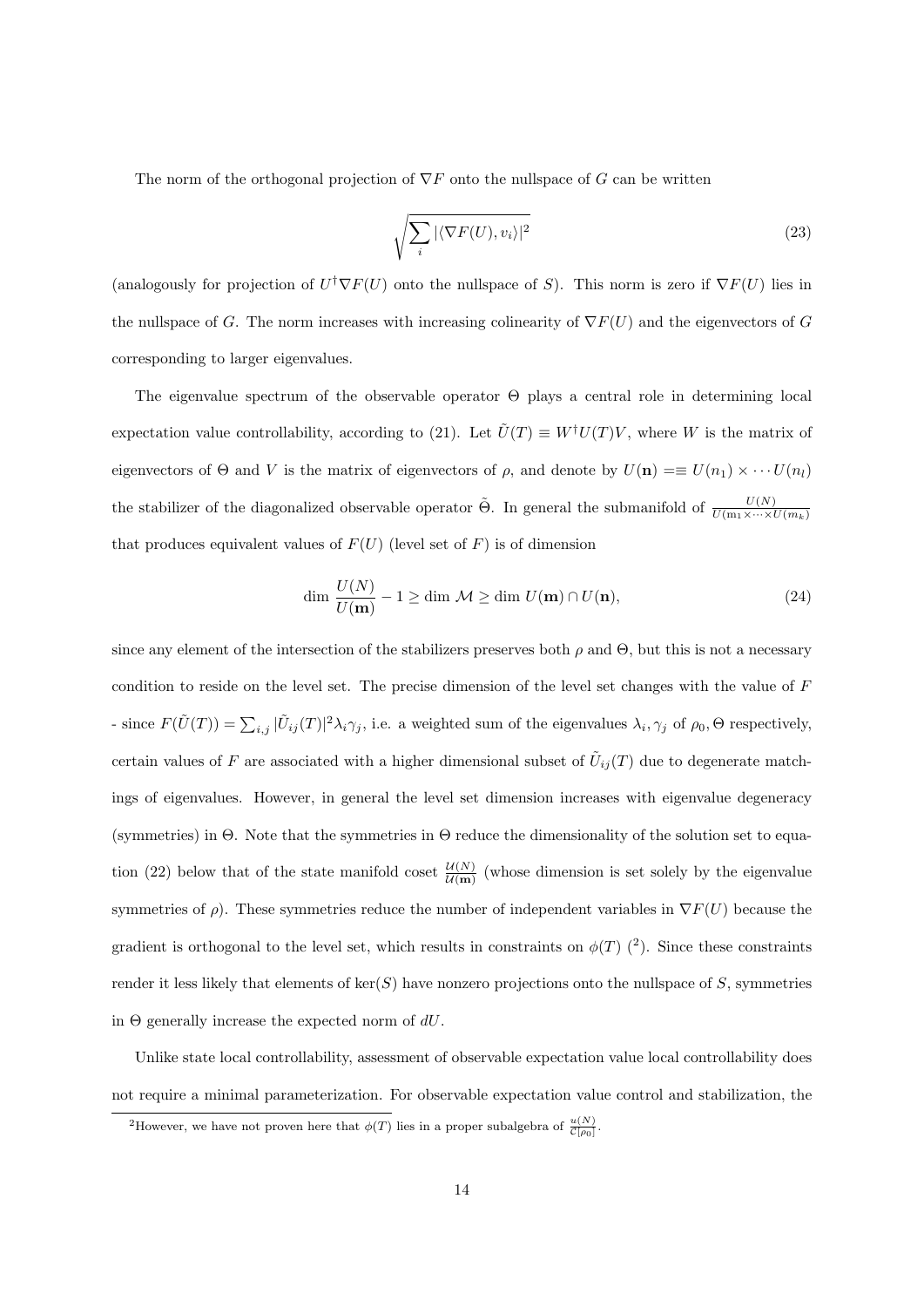set of time-evolved states  $\rho(T) = U(T) \rho_0 U^{\dagger}(T)$  such that  $\nabla F$  lies in the nullspace of the Gramian is equivalent irrespective of whether a representation on  $u(N)$  or  $\frac{u(N)}{C[\rho_0]}$  is used; this is a result of the additional symmetries of  $\nabla F(U(T))$  in the former case. However, note again that whereas rank  $G_{U,\rho}(\varepsilon,T) = N^2 - N$ implies rank  $G_U(\varepsilon, T) \geq N^2 - N$  (for a fully nondegenerate mixed state), the converse is not necessarily true.

It may be shown (ref multiobs, kateraj) that equation (21) specifies the change in the unitary propagator per step of a steepest ascent control optimization algorithm that aims to maximize the expectation value of Θ (those for other algorithms may be determined through appropriate choice of the costate *ϕ*). If its eigenvalues are all far from zero then  $S(\epsilon, T)$  is *well-conditioned* and it follows that during the course of control optimization by first-order algorithms, the gradient norm can only grow infinitesimally small at the global optimum of the control landscape (ref kateraj).

### **4 Controllability vs local controllability: necessary conditions for local controllability**

Here we formulate necessary conditions for local state controllability of a quantum control system based on its drift and control Hamiltonians. The effect of control system Hamiltonians on rank of the associated Gramian matrix is also studied. We show that global state controllability is not a sufficient condition for local controllability.

#### **4.1 State controllability and equality of orbits**

Prior work (dalessandro) has examined sufficient conditions for full state controllability, which can be expressed as equality of orbits:

$$
\mathcal{O}(\rho_0) = \{U\rho_0 U^\dagger | U \in \exp(\mathcal{L})\} = \{U\rho_0 U^\dagger | U \in \exp(u(N))\}.
$$
\n(25)

(This is a necessary but not sufficient condition for a full rank Gramian matrix, i.e. rank  $S_{U,\rho}(\varepsilon,T)$ )  $\dim \frac{U(N)}{U(m)}$ . In this Section we provide more stringent necessary conditions for local state controllability.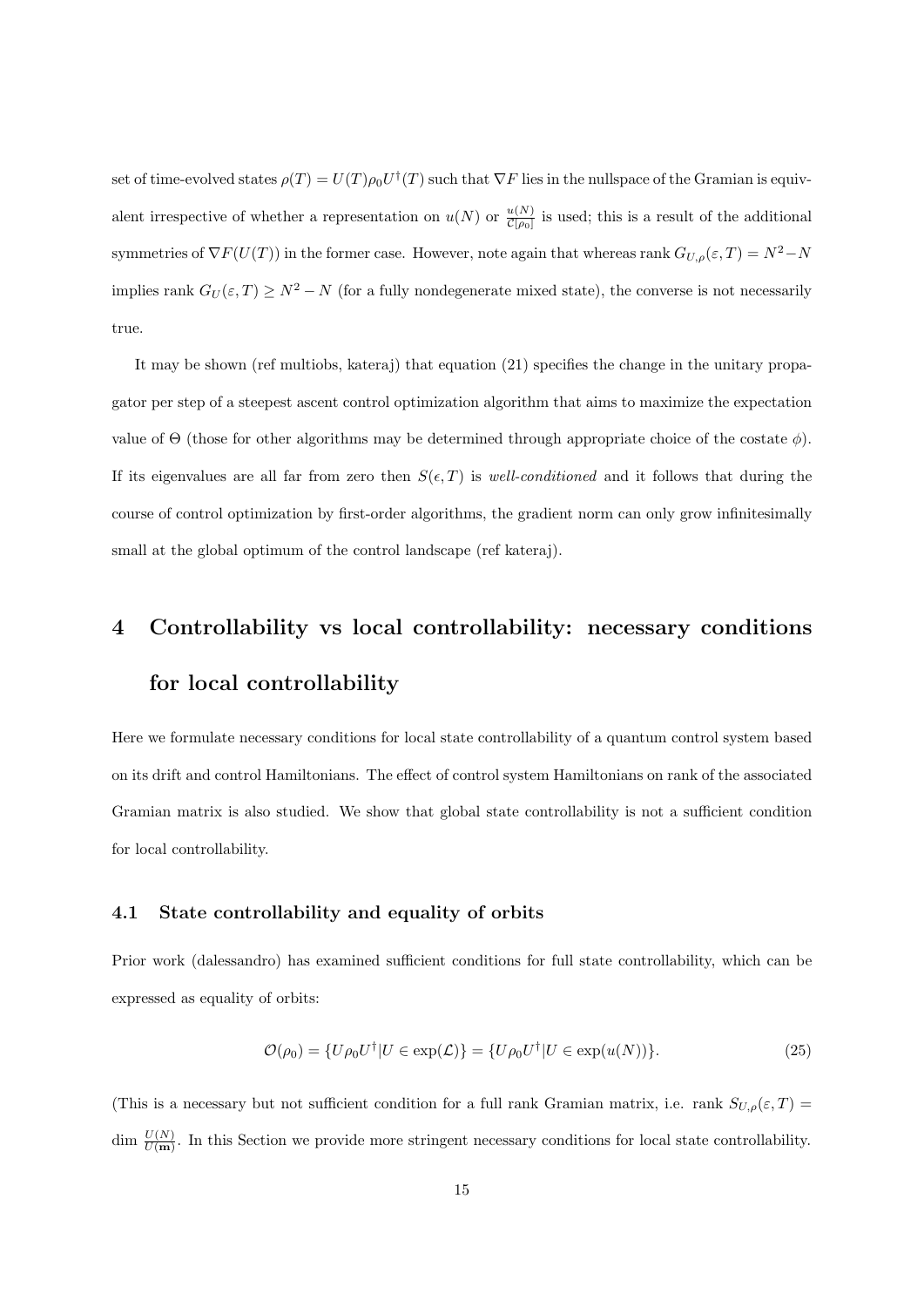#### **4.2 Magnus expansion and local state controllability**

In the Schrödinger picture, the Magnus series can provide a necessary condition for local state controllability in terms of the commutators of the drift  $H_0$  and control  $\mu$  Hamiltonians. The Magnus series represents the controlled propagator as  $U(T) = \exp(A(T, \varepsilon(t))$ , with (no ref, derive in sep paper)

$$
A(T,\varepsilon(t)) = H_0 - \mu\varepsilon(t) - \frac{1}{2!} [H_0, \mu] \int_0^t \int_0^{t'} \varepsilon(t'') - \varepsilon(t') dt'' dt - \frac{1}{12} [H_0, [H_0, \mu]] \int_0^t \int_0^{t'} \int_0^{t''} \varepsilon(t''') - \varepsilon(t'') dt'''' dt' dt' +
$$
  

$$
- \frac{1}{4} [H_0, [H_0, \mu]] \int_0^t \int_0^{t'} \int_0^{t'} \varepsilon(t''') - \varepsilon(t'') dt'''' dt'' dt' +
$$
  

$$
+ \frac{1}{12} [\mu, [H_0, \mu]] \int_0^t \varepsilon(t') \int_0^{t'} \int_0^{t''} \varepsilon(t''') - \varepsilon(t'') dt'''' dt'' dt' +
$$
  

$$
+ \frac{1}{4} [\mu, [H_0, \mu]] \int_0^t \varepsilon(t') \int_0^{t'} \int_0^{t'} \varepsilon(t''') - \varepsilon(t'') dt'''' dt'' dt' + \cdots
$$

In this representation we may write

$$
U(T, \varepsilon(t)) + \delta U(T, \delta \varepsilon(t)) = U(T, \varepsilon(t)) \exp[A(T, \delta \varepsilon(t))]
$$
  
\n
$$
\frac{\delta U(T, \varepsilon(t))}{\delta \varepsilon(t)} = \frac{\delta}{\delta \varepsilon(t)} \left\{ U_T(\varepsilon(t)) \exp\left[H_0 - \mu \delta \varepsilon(t) - \frac{1}{2!} [H_0, \mu] \int_0^T \int_0^{t'} \delta \varepsilon(t'') - \delta \varepsilon(t') dt'' dt' - \cdots \right] \right\} |_{\delta \varepsilon(\cdot) = 0}
$$
  
\n
$$
= U(T, \varepsilon(t)) \frac{\delta}{\delta \varepsilon(t)} \left\{ \mu - \frac{1}{2!} [H_0, \mu] \int_0^t dt - \frac{1}{2!} [H_0, \mu] \int_0^T \int_0^{t'} T \delta \varepsilon(t') dt' - \frac{1}{4} [\mu, [H_0, \mu]] \left( \int_0^T \varepsilon(t') \int_0^{t'} \int_0^{t''} \delta \varepsilon(t''') dt'' dt'' dt' + \int_0^T \int_0^{t'} \int_0^{t''} \varepsilon(t''') - \varepsilon(t'') dt'' dt'' dt' \right) - \cdots \right\}
$$
  
\n
$$
= U(T) \left\{ \mu - \frac{1}{2!} [H_0, \mu](T - t) - \frac{1}{4} [H_0, [H_0, \mu]] (\frac{T^2}{2!} - Tt) + \frac{1}{4} [\mu, [H_0, \mu]] \int_0^T \varepsilon(t') \int_0^t dt' dt + \cdots \right\}
$$

Let  $\frac{\delta}{\delta \varepsilon(t)}A(T,\delta \varepsilon(t))$  denote the term in curly brackets. Provided that the series converges, the local state controllability Gramian in (17) could be expressed  $\int_0^T \nu\left[\frac{\delta}{\delta\varepsilon(t)}A(T,\delta\varepsilon(t)),\rho_0\right] \nu^T\left[\frac{\delta}{\delta\varepsilon(t)}A(T,\delta\varepsilon(t)),\rho_0\right] dt$ and we would have  $\frac{\delta}{\delta \varepsilon(t)}A(T, \delta \varepsilon(t)) = \mu(t)$ . However, the Magnus expansion has a finite radius of convergence, and the above expression is derived under the assumption that the expansion for  $U(T, \varepsilon(t))$ converges. Hence it is necessary to subdivide the domain of integration into successive intervals, on each of which the expansion for  $U(T, \varepsilon(t))$  is guaranteed to converge (guaranteed if  $\int_{t_1}^{t_2} H(t) dt \leq \pi$ , ref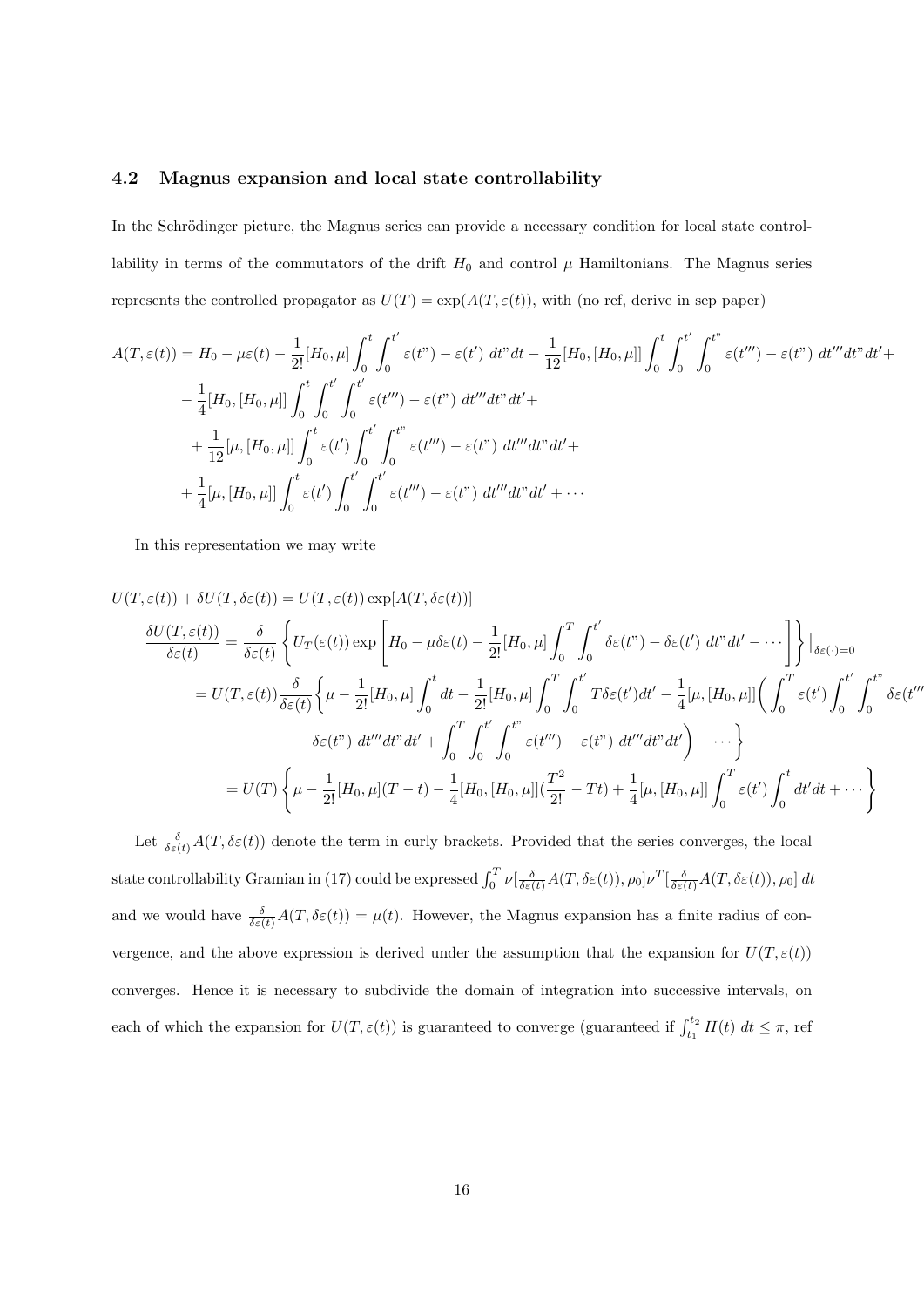magnus convergence). Thus we write

$$
U(T) = U(T, t_{n-1}) \cdots U(t_2, t_1)
$$
  
\n
$$
U(T) + \delta U(T) = U(T, t_{n-1}) \exp(A(T, t_{n-1}))U(t_{n-1}, t_{n-2}) \cdots U(t_2, t_1) + \cdots + U(T, t_{n-1}) \cdots U(t_2, t_1) \exp(A(t_2, t_1))
$$
  
\n
$$
\frac{\delta U(T)}{\delta \varepsilon(t)} = U(T, t_{n-1}) \exp(A(T, t_{n-1}))U(t_{n-1}, t_{n-2}) \cdots U(t_2, t_1) + \cdots + U(T, t_{n-1}) \cdots U(t_2, t_1) \exp(A(t_2, t_1))|_{\varepsilon(\cdot) = 0}
$$
  
\n
$$
= \{U(T, t_{n-1})A(T, t_{n-1})U(t_{n-1}, t_{n-2}) \cdots U(t_2, t_1) + \cdots + U(T, t_{n-1}) \cdots U(t_2, t_1)A(t_2, t_1)\}\Big|_{\varepsilon(\cdot) = 0}
$$

Note this requires us to keep matrix exponentials and hence does not allow analytic characterization of the necessary conditions for local controllability. Instead, we consider local controllability on each interval  $[t_i, t_{i+1}]$ , which if satisfied for all *i*, implies local controllability on  $[0, T]$  since  $\mathcal{U}(N)$  is a compact Lie group that can be finitely generated (ref dalessandro). (This is analogous to the classic treatment of local controllability of time-variant nonlinear systems, without the approximation of system linearization.) Thus consider

$$
U(t_{i+1}, t_i) + \delta U(t_{i+1}, t_i) = U(t_{i+1}, t_i) \exp(A(t_{i+1}, t_i))
$$

Operate under the assumption of a uniformly bounded field  $(|\varepsilon(t)| \leq c, t \in [t_i, t_{i+1}], \forall i)$ ; hence  $\varepsilon(t), t \in$  $[t_i, t_{i+1}]$  is bounded by the same constant for all *i*. Then, the necessary local controllability condition becomes identical on each interval and hence only one condition need be checked.

Analytically, a necessary condition for (unitarily equivalent) local state controllability is:

rank
$$
\left\{ \underbrace{[[H_0, \mu], \rho_0], [[H_0, [H_0, \mu]], \rho_0], [[\mu, [H_0, \mu]], \rho_0], \cdots}_{k} \right\} = \dim \left( \frac{U(N)}{U(m_1) \times \cdots \times U(m_n)} \right). \tag{26}
$$

where the number of commutators in brackets *k* depends on the uniform field bound *c*. (An analogous expression for the number of commutators of  $H_0$ ,  $\mu$  required for global state controllability does not exist because equality of orbits for global controllability requires matrix exponentiation of the series expansion of commutators.) Singular value decomposition of the matrix formed by adjoining the vectorized commutators provides a basis for a dynamical subalgebra of  $\frac{u(N)}{C[\rho_0]}$ . Determination of the integer *k* corresponding